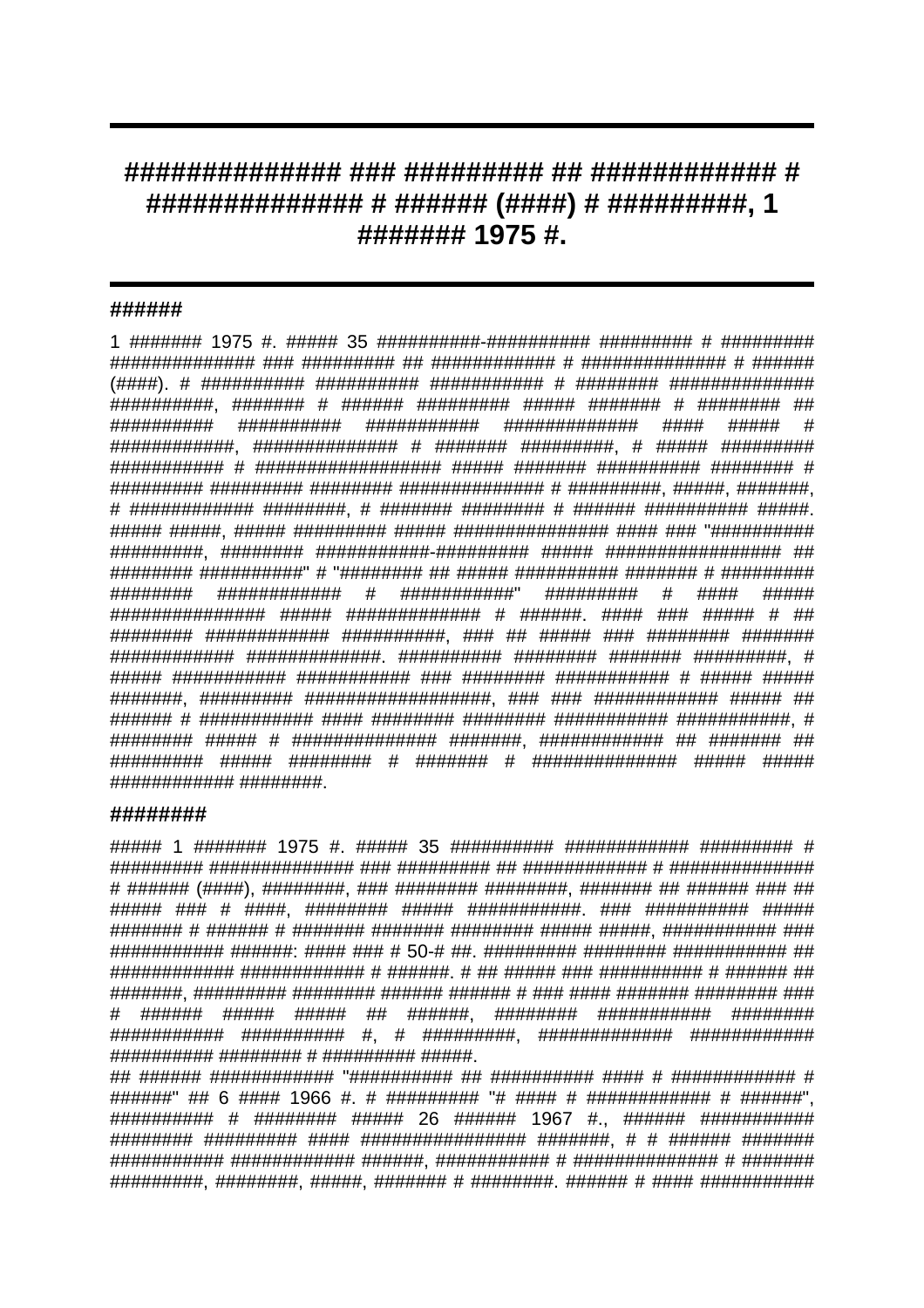######## #########

######## ########### ######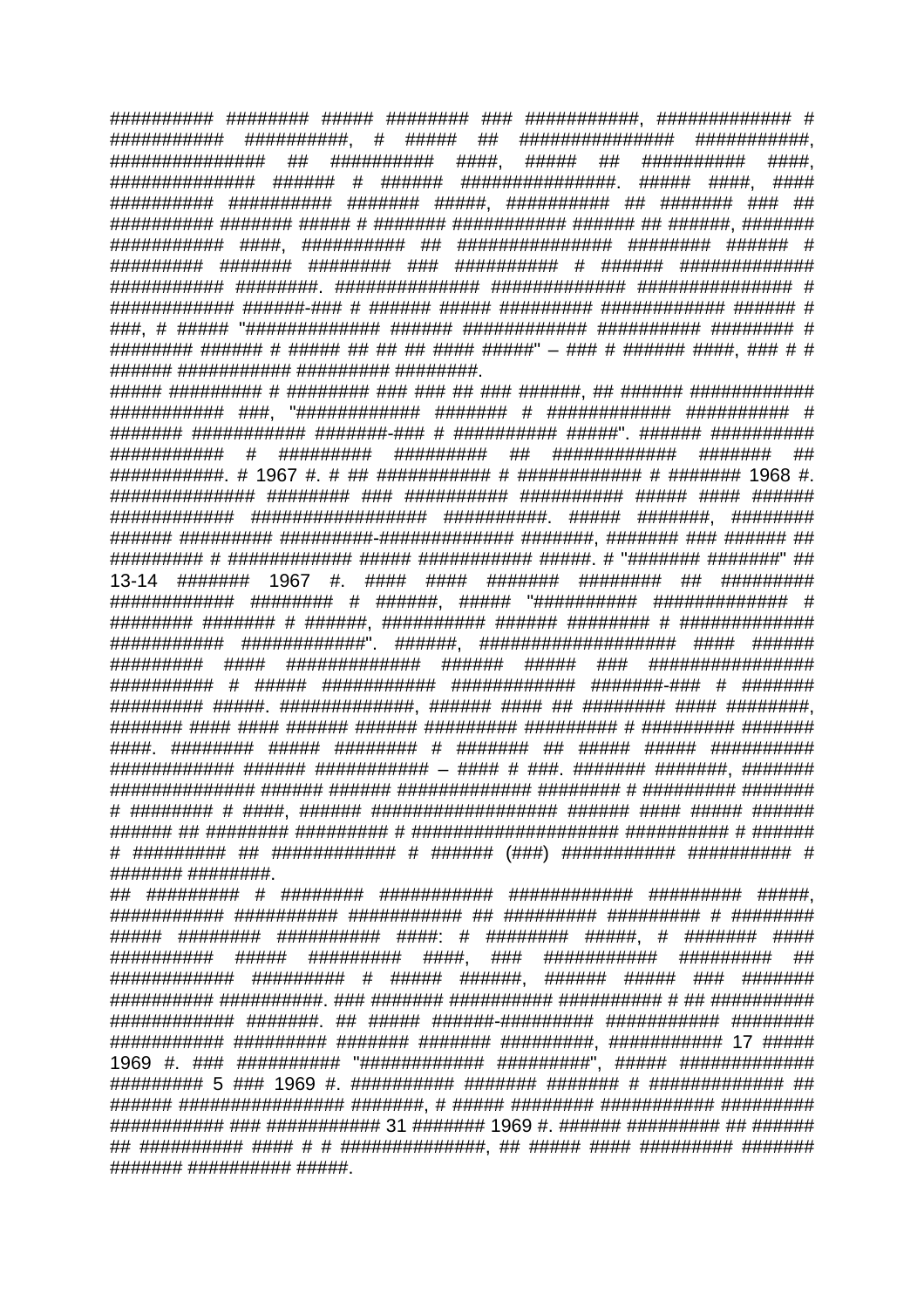######### #########".

############ ### (Mutual and Balanced Force Reducation = MBFR).

### # ######## (7 ####### 1972 #.), ##### 26 ### 1972 #. #### ########## ############# ############ # ###.

## ########## (# 28.11 ## 15.12.1972, # 15.1. ## 9.2. 1973 #., # 28.2. ## 6.4.1973 #. # # 25.4. ## 8.6.1973 #.) ############ ############# ### ####.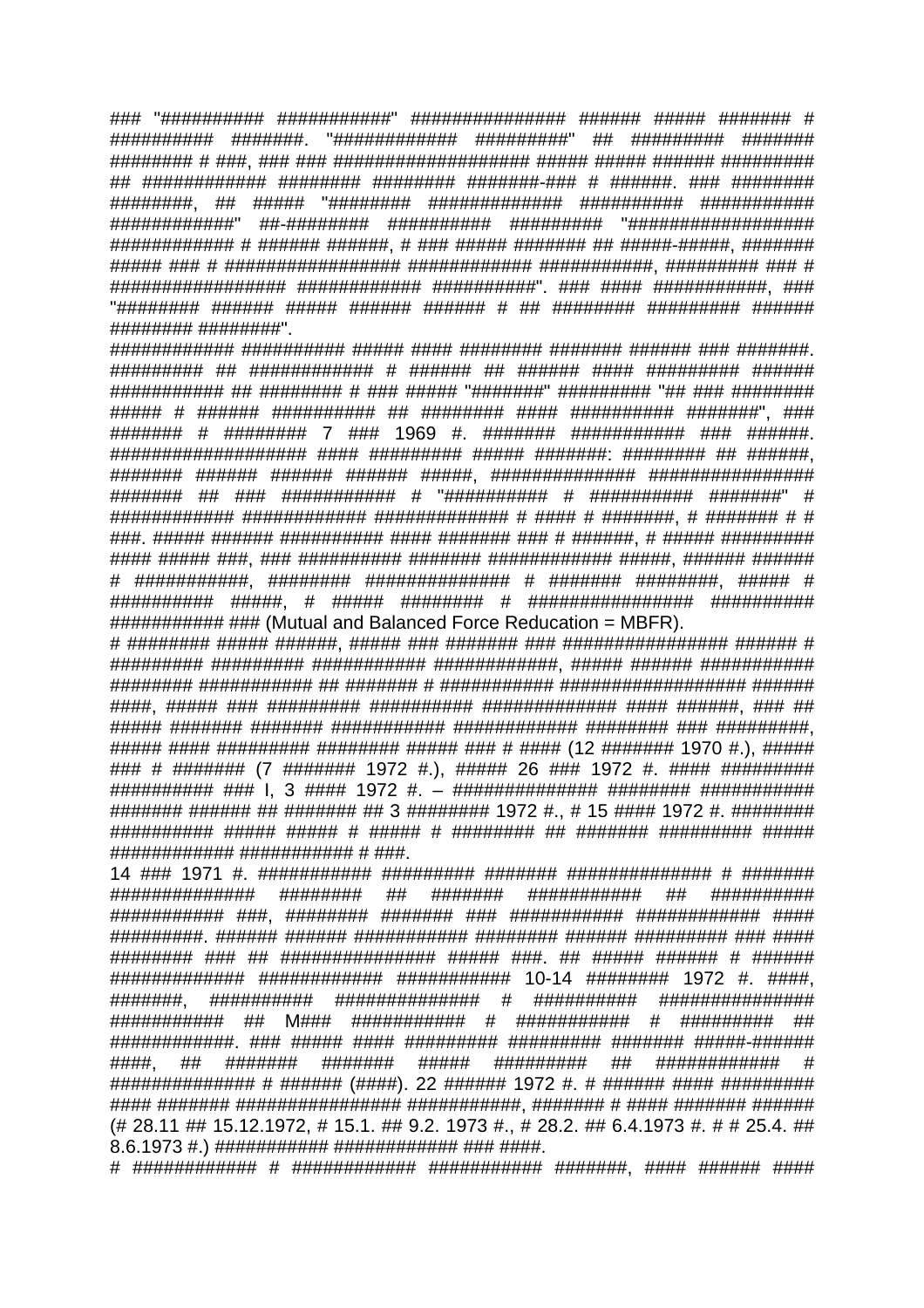###### # ### #####

####### # ##########

 $2)$  #### ####### ##########

#######

####:

 $\parallel$  ######## ############## # #######

#####\*

I\/ ##### ##########

###############

## ############# # ######### # 3 ## 7 #### 1973 #. ########### ######### #####-######## ######### #### ############ ### ############## 

##############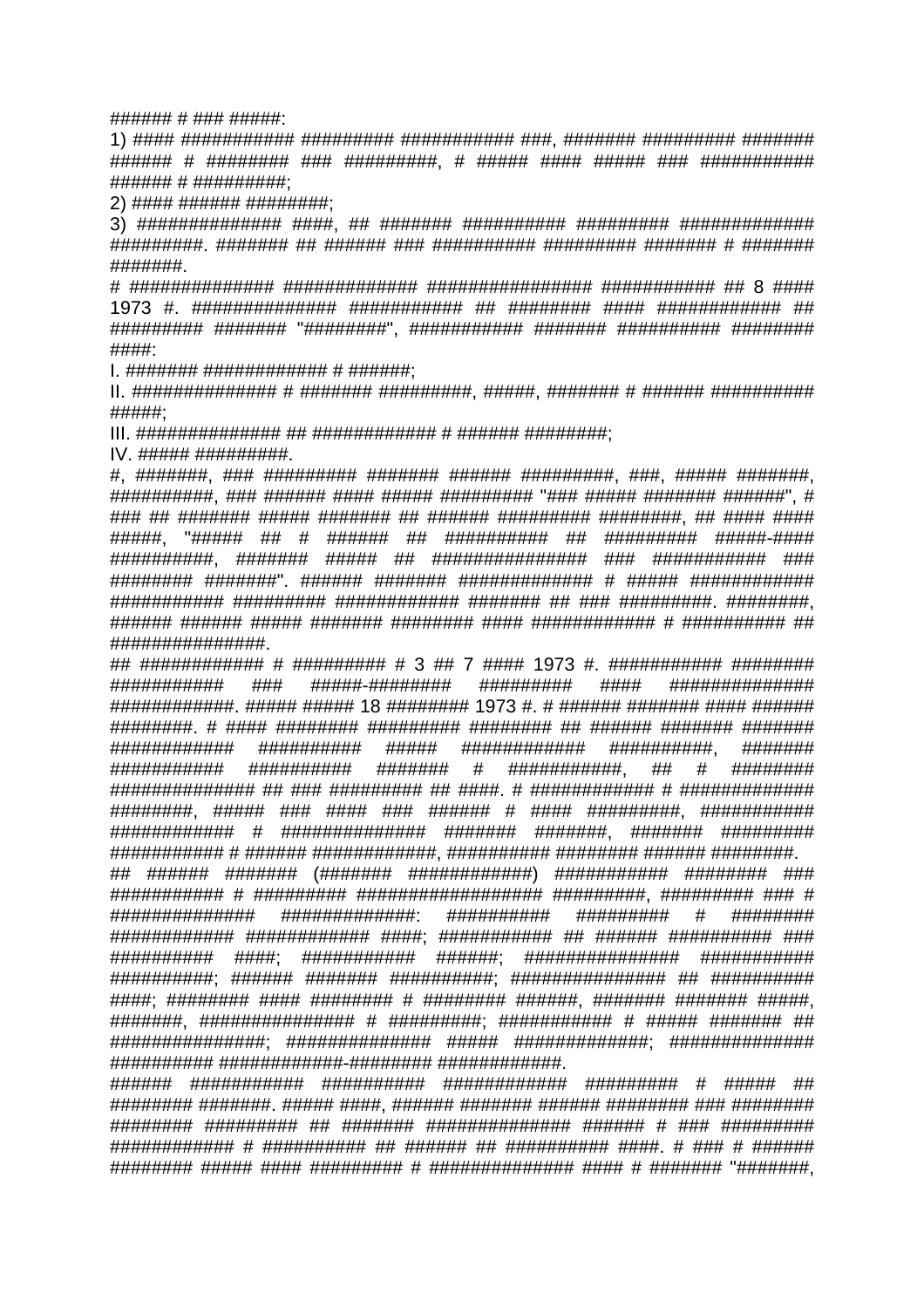########### ##### # ##

########## ########### #### ########".

############# ##########  $#$ ## ###############"

##  $[1+1+1+1+1+1+1+1+1+1+1+1+1]$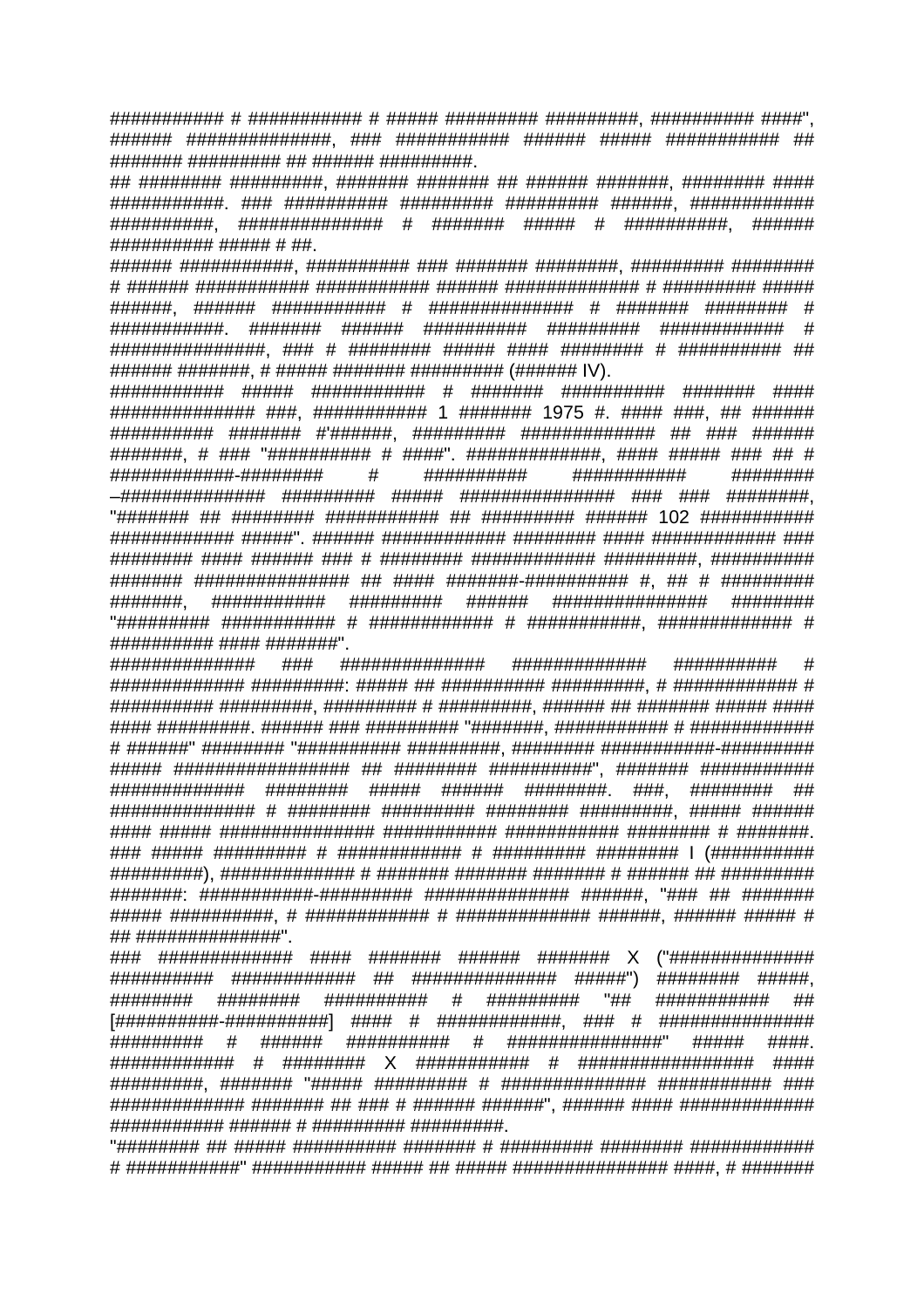##### ############ ## #####. "# ### ##### ##### #####-########". ######## ####### ###### ###### ############# ###### ###### ##

##############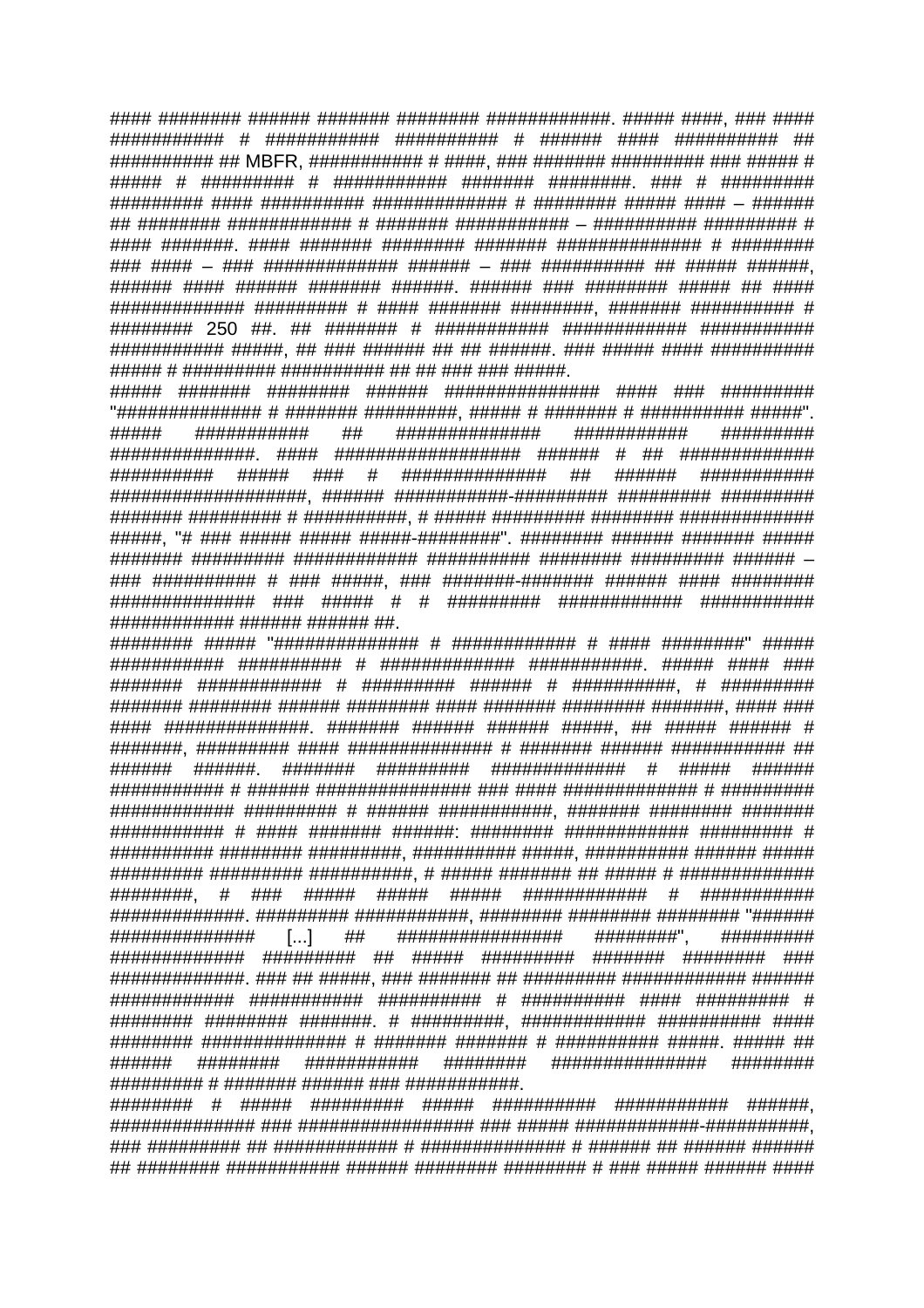########### # ###. ########## # ######## #######

########## #### ###### ##### ########## ####### ##### ##### ########## ########## ## #######  $III$ 

########## ########## (######## # ###.: #. ##########. ######### #########: #. #########}

## ########## # ###########

Bennett, G., Hamilton, K.A. (Hg.), Documents on British Policy Overseas, Series III, Volume II: The Conference on Security an Cooperation in Europe, 1972-1975, London 1997.

Bredow, W. von, Der KSZE-Prozeß. Von der Zähmung zur Auflösung des Ost-West-Konflikts. Darmstadt 1992.

Genscher, H.-D., Erinnerungen. 2. Aufl., Berlin 1995.

Institut für Zeitgeschichte (Hg.), Akten zur Auswärtigen Politik der Bundesrepublik Deutschland, Jahresbände 1966 ff., München 1997 ff.

Jacobsen, H.-A., Mallmann, W., Meier, Ch. (Hg.), Sicherheit und Zusammenarbeit in Europa (KSZE). Analyse und Dokumente, Köln 1973.

Jacobsen, H.-A., Mallmann, W., Meier, Ch. (Hg.), Sicherheit und Zusammenarbeit in Europa (KSZE). Analyse und Dokumentation, Köln 1978.

Maresca, J.J., To Helsinki. The Conference on Security an Cooperation in Europe 1973-1975. Duke 1985.

Schlotter, P., Die KSZE im Ost-West-Konflikt. Wirkung einer internationalen Institution. Frankfurt am Main/New York 1999.

Spencer, R. (Hg.), Canada and the Conference on Security and Co-operation in Europe, Toronto 1984.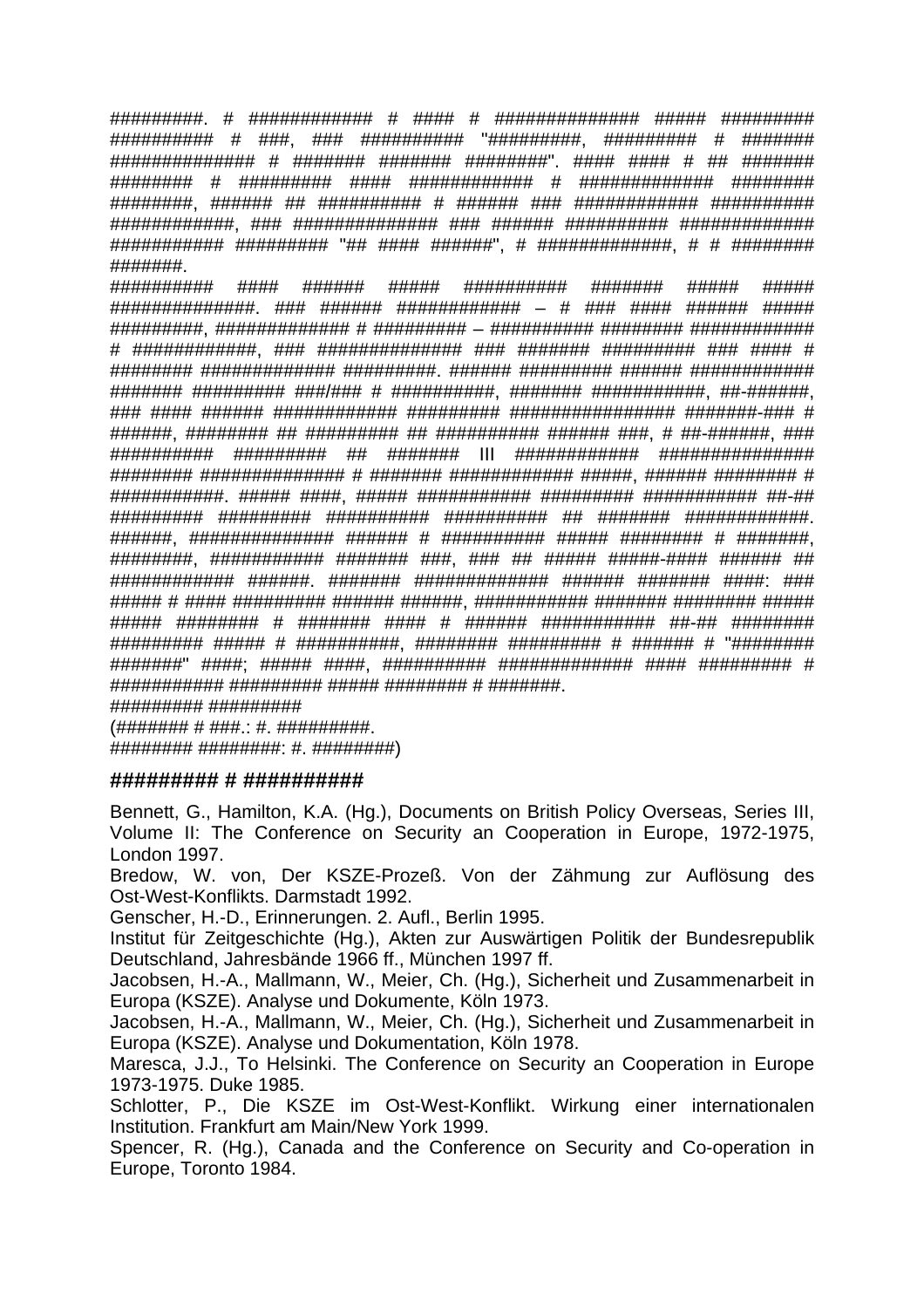## ########\_1######## 1975 #\_

#### ## 21 #### 1975 ####. #### ######### # ######### 1 ####### 1975 #### 

############ ############## ######## ###.

######### ################ 

############## ####

#########

##########

#### ######

############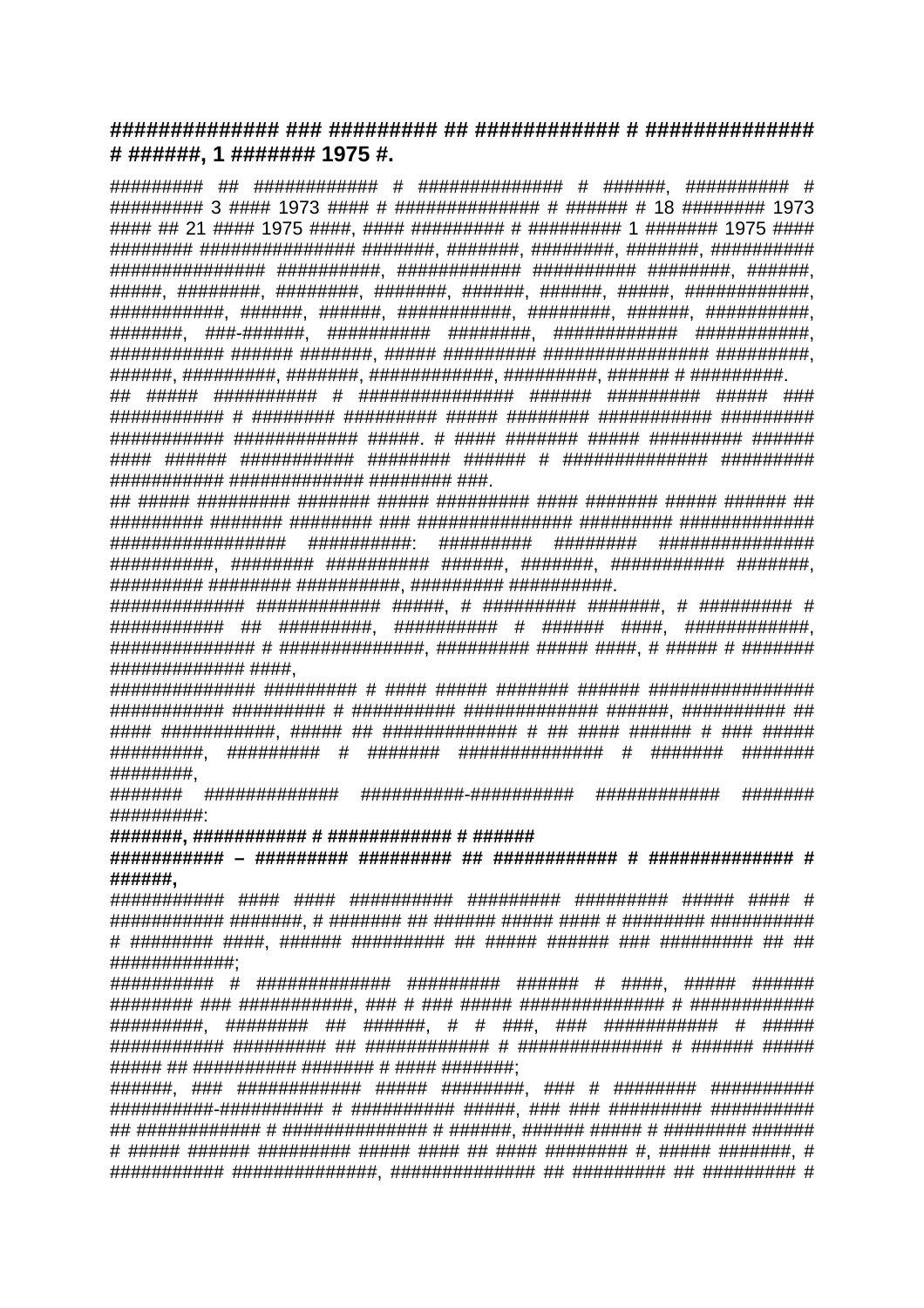########## #############

#######<sup>.</sup>

######## ##########

 $\mathbf 1$ 

#### #) #####

############-###########

#############

#####

## ##### ####### ## ##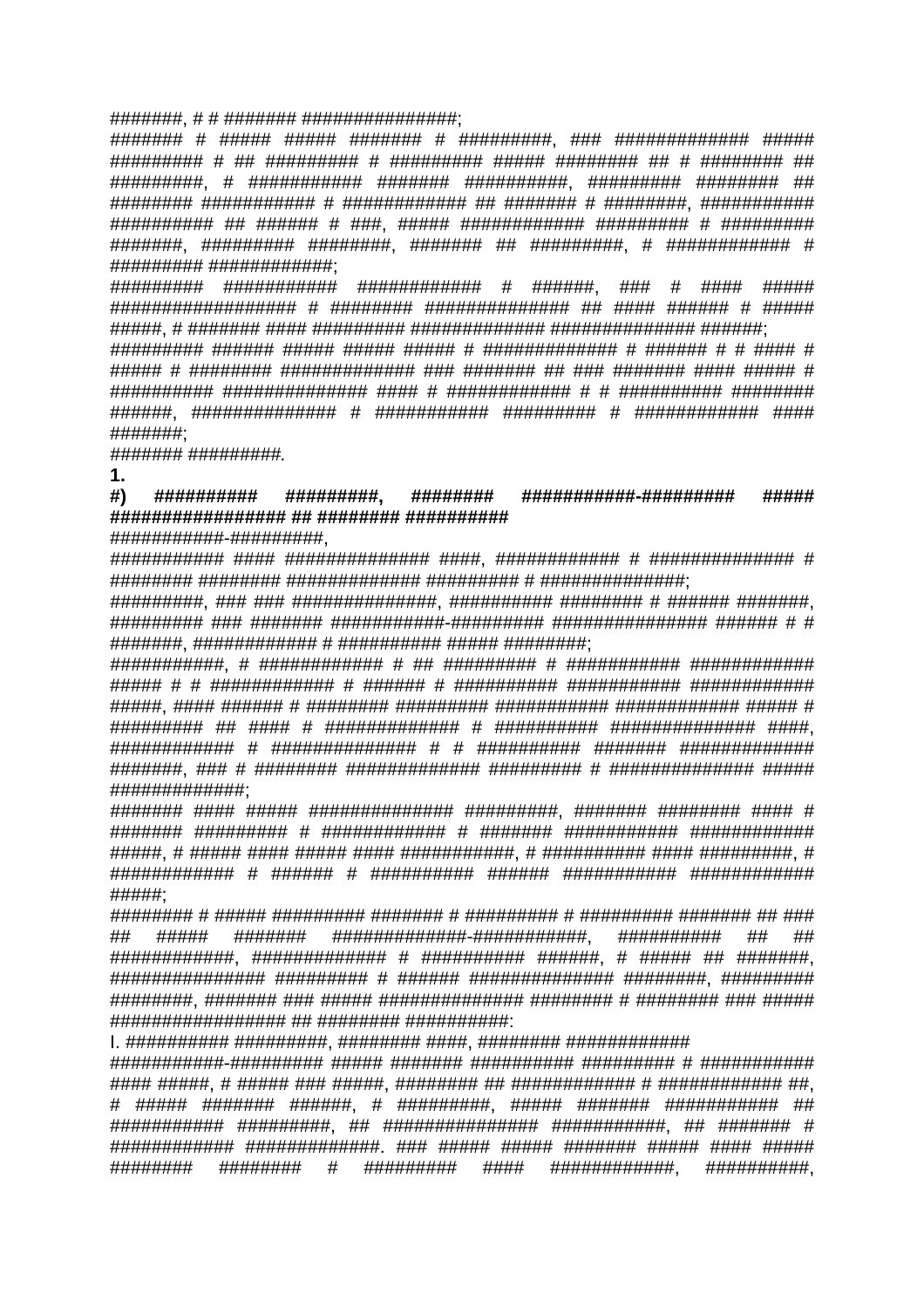####### # ################## ########

############

######## ####

##### ##### ####.

ⅡⅠ ############ ######

###### ############-##########

######## ## ###########-############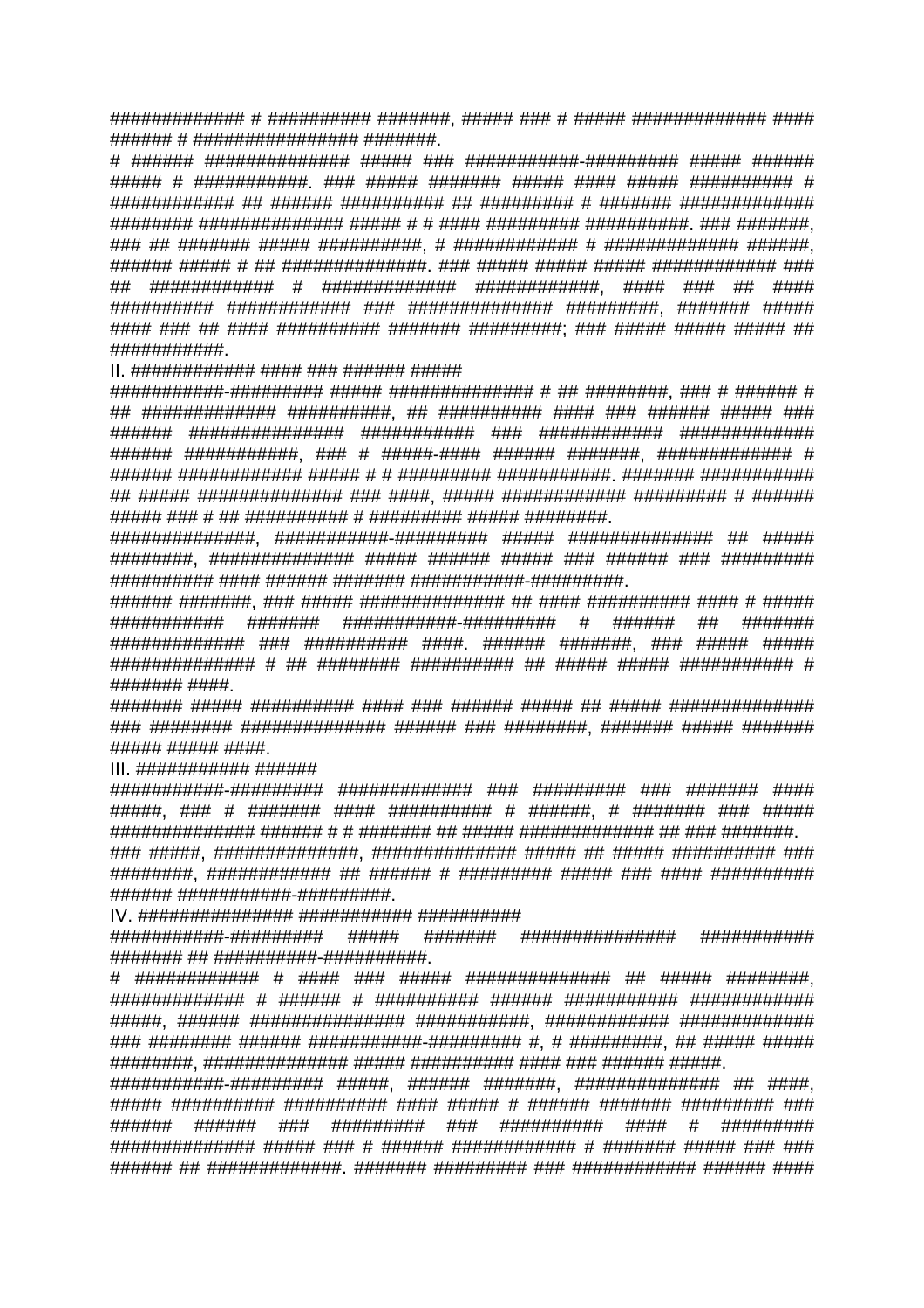## ##### ############# #########

############# # ###############

############## #####

############ ##############. ###########. #########. ######## 

VI ################ ## ########## ####

### ####### #### 

###########+#########

####

######## ###########+##############

########. ######## # ##########

######### ####\_ ####\_ ##### # ########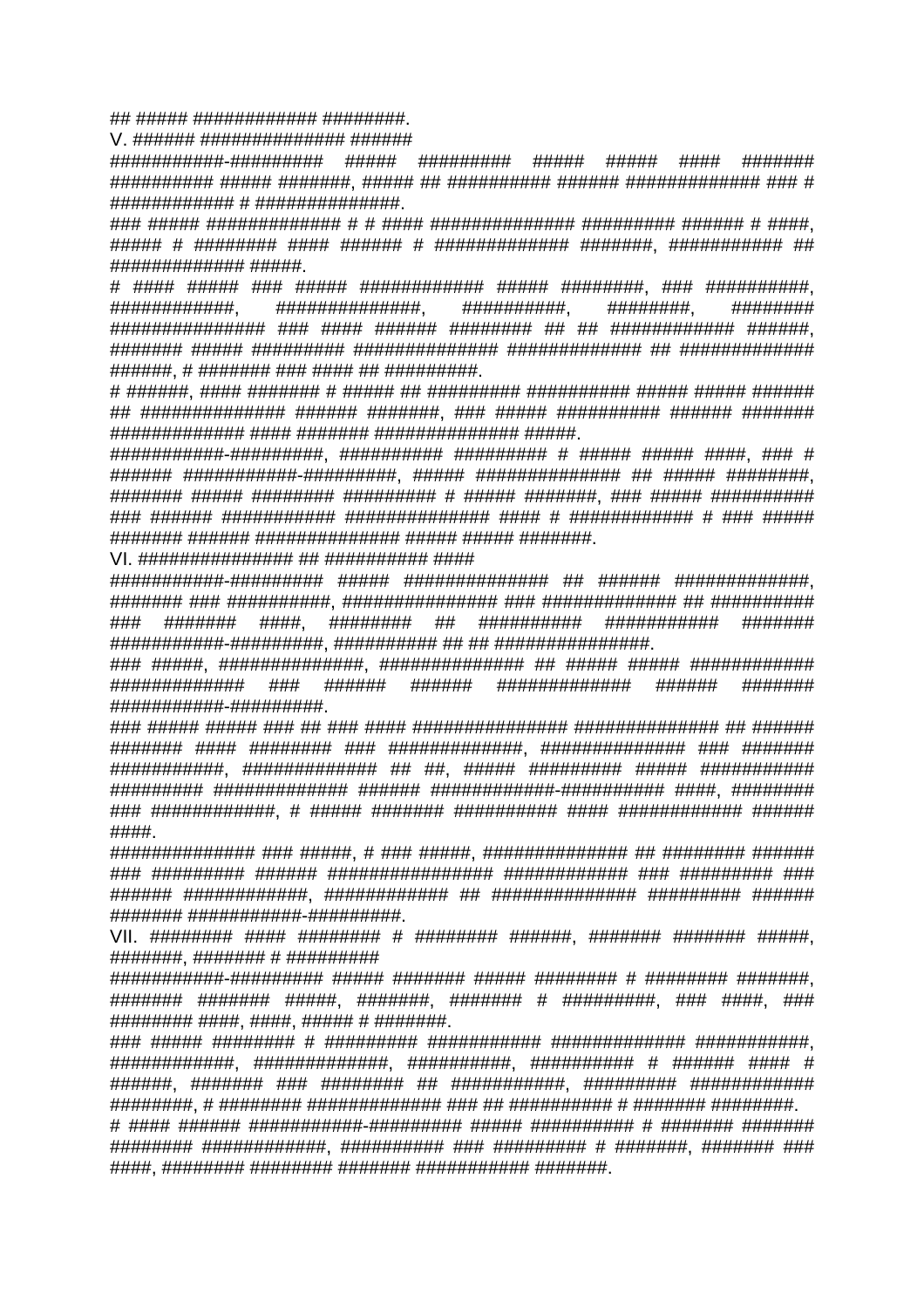#############

########## # ############# ######## ##

# ########## # ############# # ####.

### ### #######

########

##### ##### ########## ##### #########

#### ########## ###### ### ######## ############## ##########.

*##########*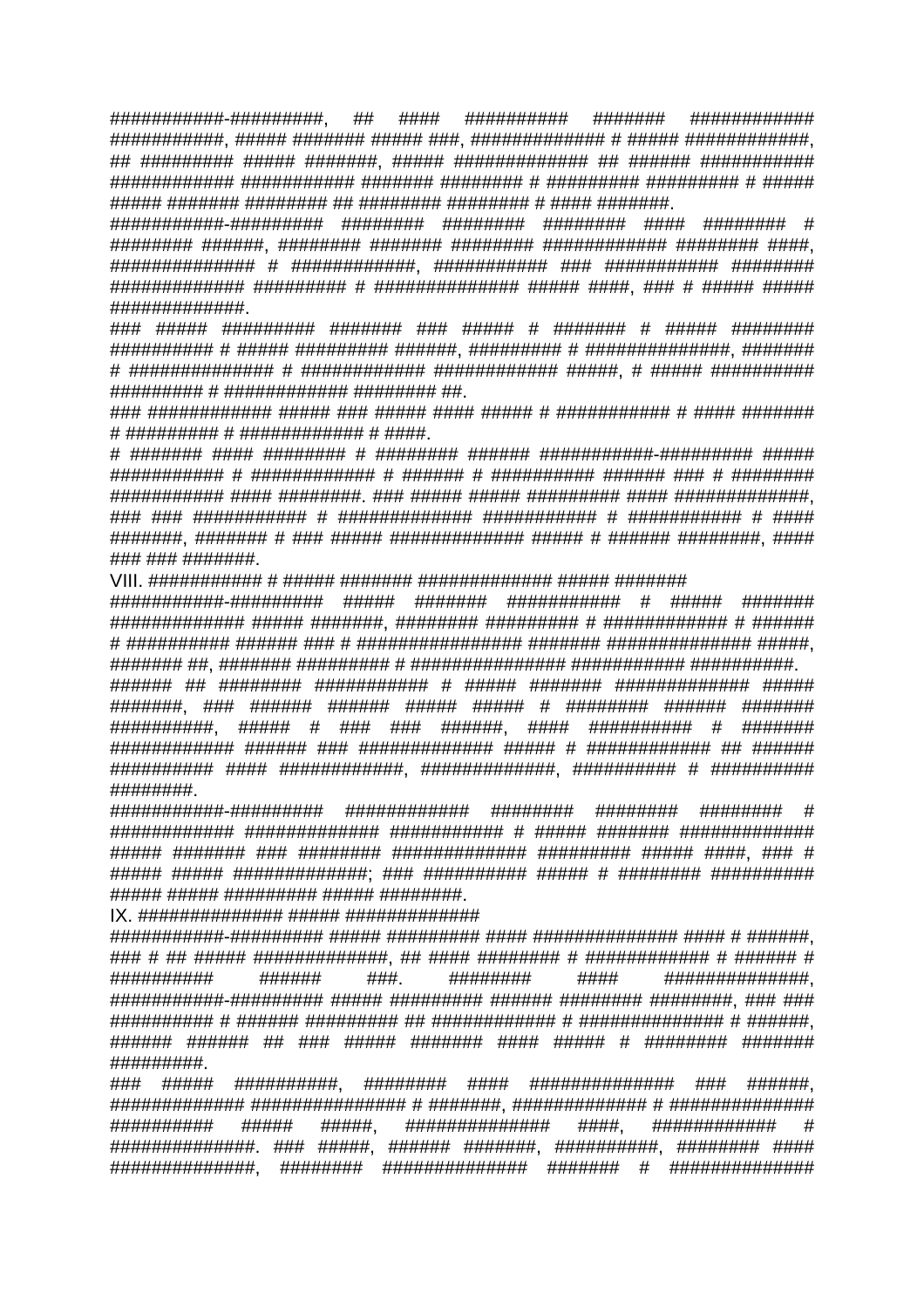##############. ########. ############. ###########. ###########  $#$ ##### ## #### ####

#### ##### ## ###############

######## ####### ## ##### ########

##### ######

### # ### ######. *#####* ## ############# ## ######## 103 ###### ###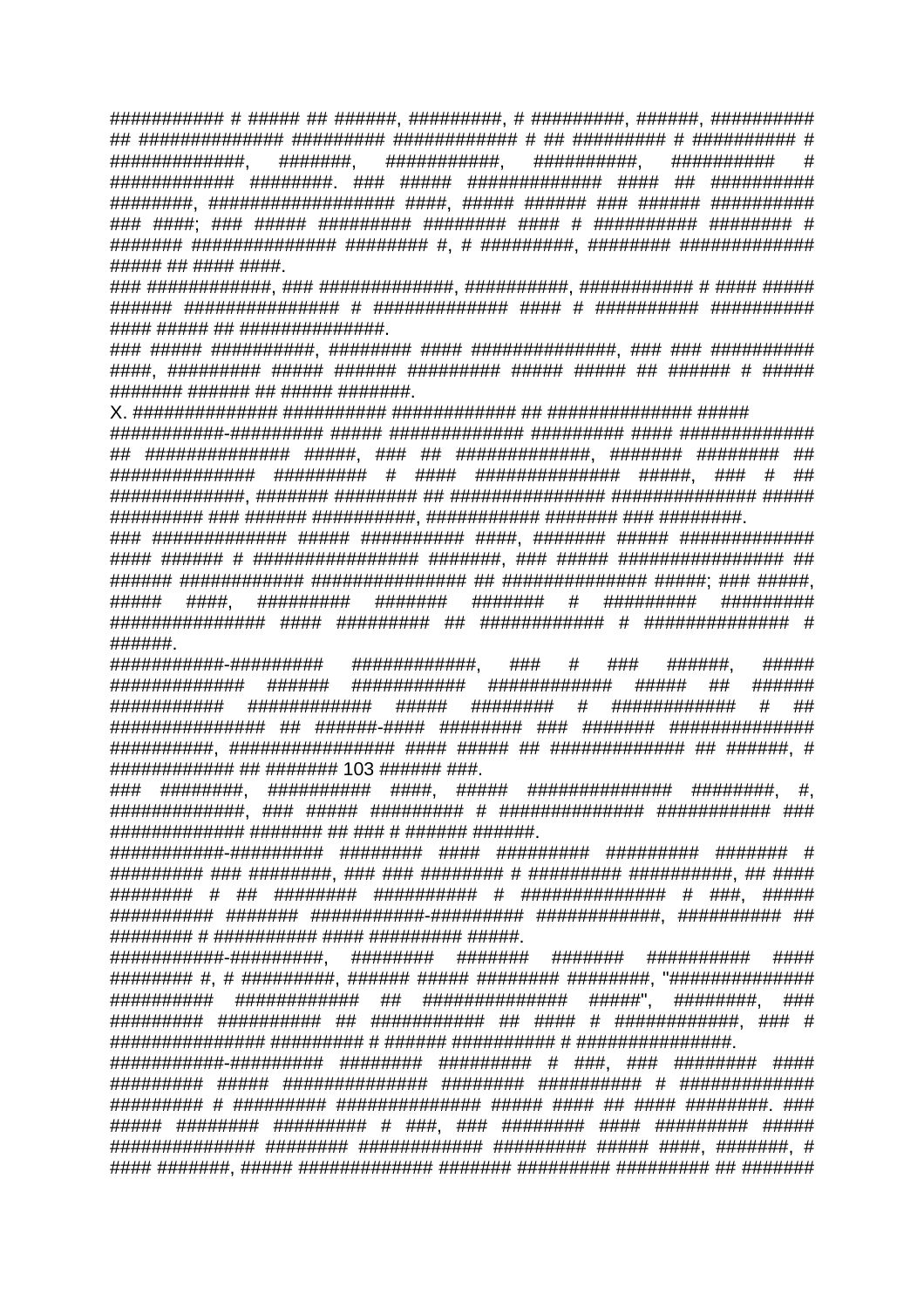# ########

########## ############

########### ####

 $(i)$  ############-##########

########### ########## ######## ############-########## ##### 

############## ## ######-#### ########## *###########* **###** 

####

############ #####  $#$  # ########### ##########. ######## 

33 ###### ###

(ii) ############-##########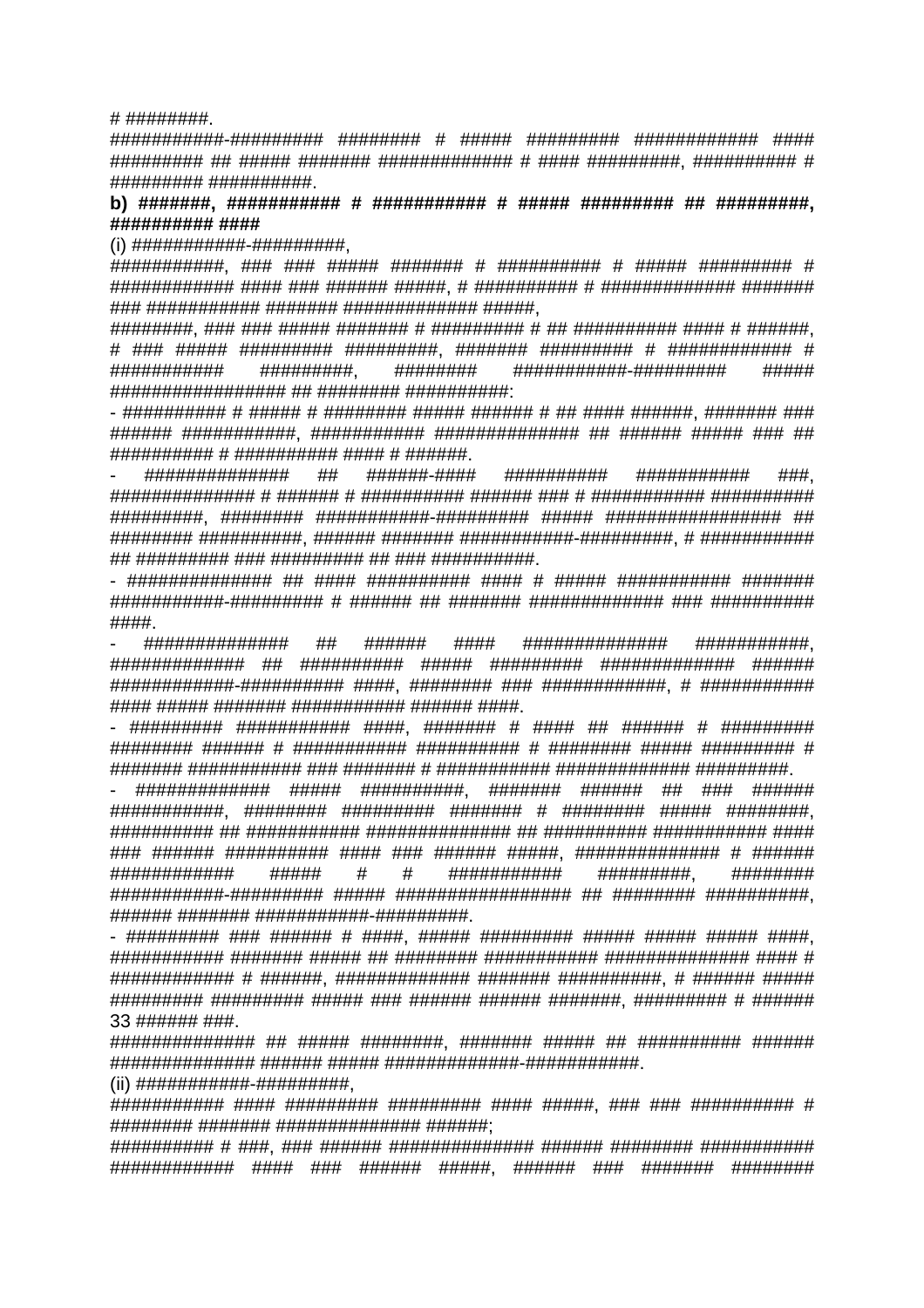#### # #############

######## ############### #######

########### ###### #######.

#### ##### ##########".

########### ############# ################

 $\mathbf{P}$ 

###########

############-###########

######### ############-########## ########### ######## ##### 

######### ########## ######### ######### ############ ##### # 

#####: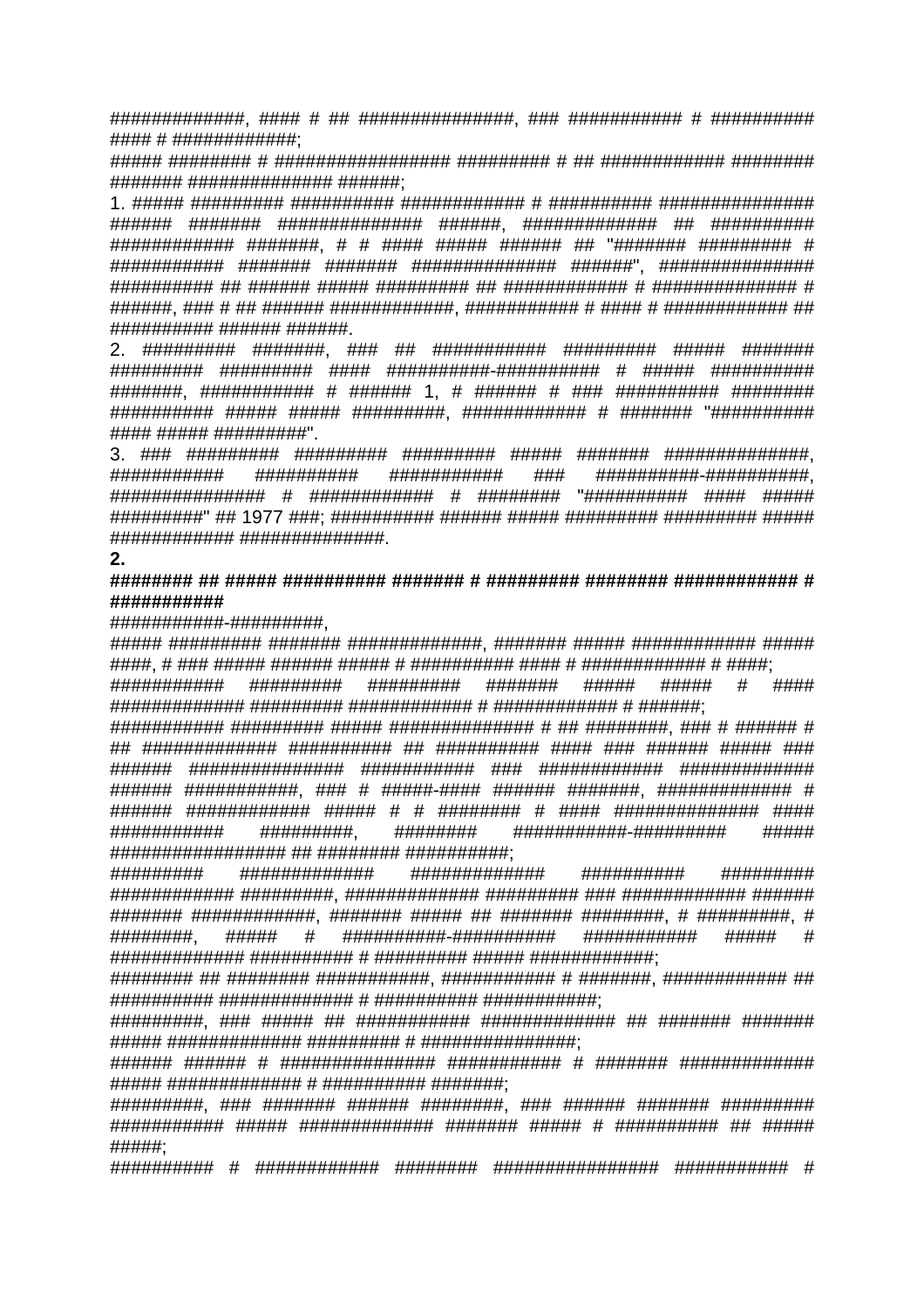########\_############# # #############

############# #######

#### ####### ##########

 $\mathbf{L}$ 

## ########### #############

###### ## ############ *######*  $\pm\pm\pm$ 

### ##### # ###

## ##### ######### ####

############ #### ###

########### ##### #######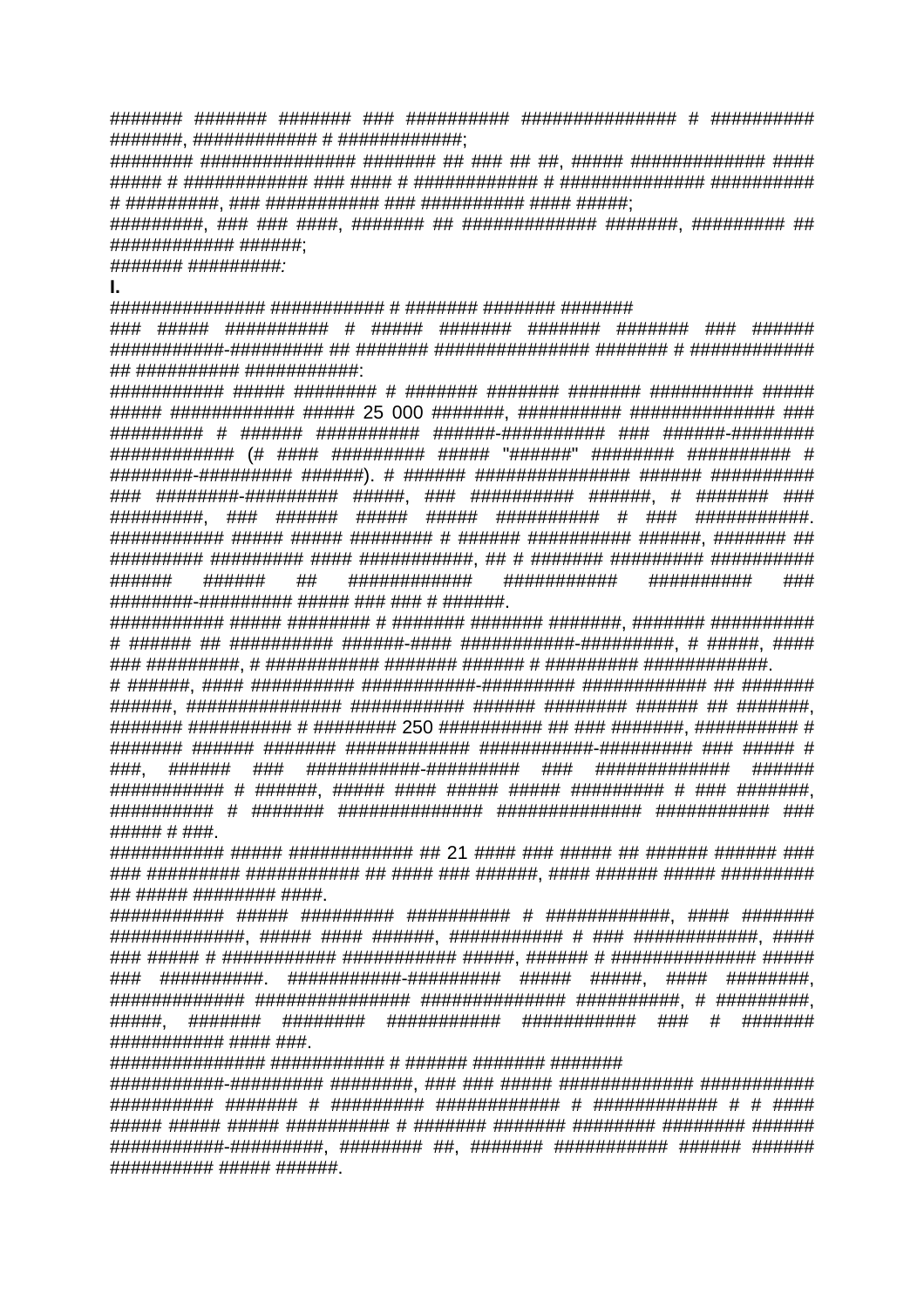##### #############

############ ## ######## ########

 $#$ ############## ############ ############### ############ *#######* 

######## ### ####

 $\Pi$ .

### ########\_############ # ############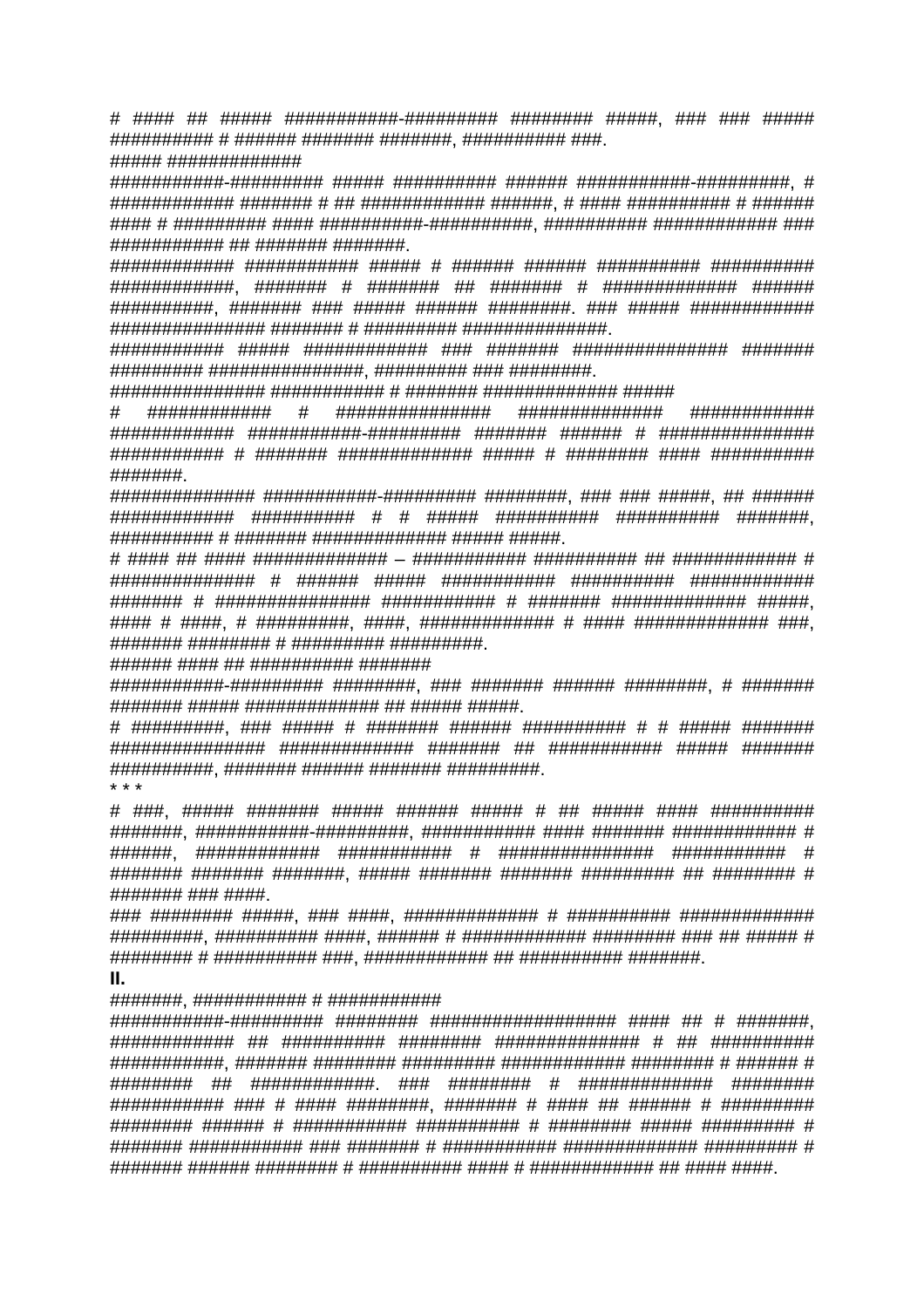##### ###########

############

########### ######## ##### ############# ####### 

#########

###########+-##########

#### # ###### ########### ## ## ######

########

 $III$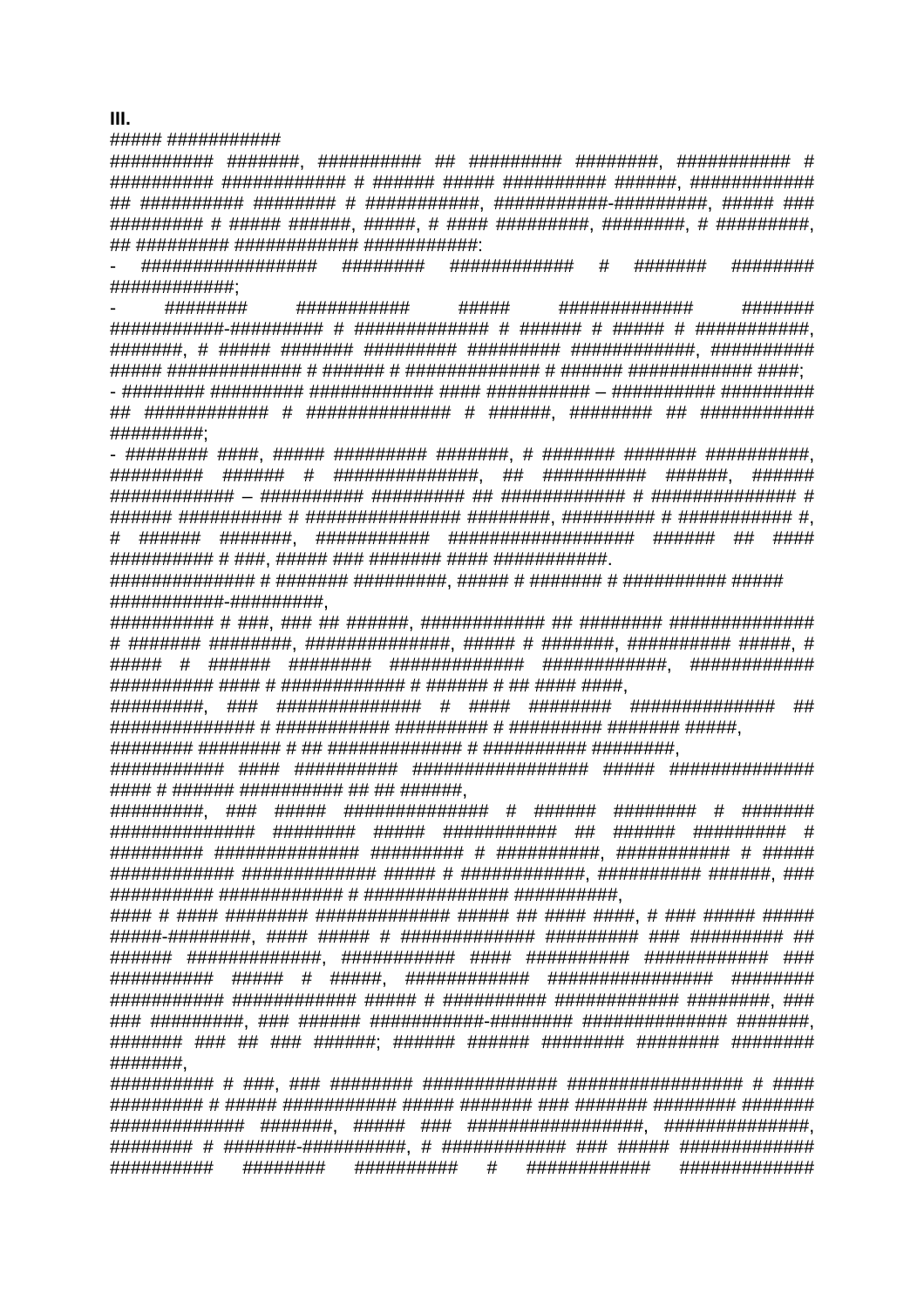#########

########## ########## ##### ####### #########

#### 1.########

#### ##### #########

############-###########

########-############################

######### #######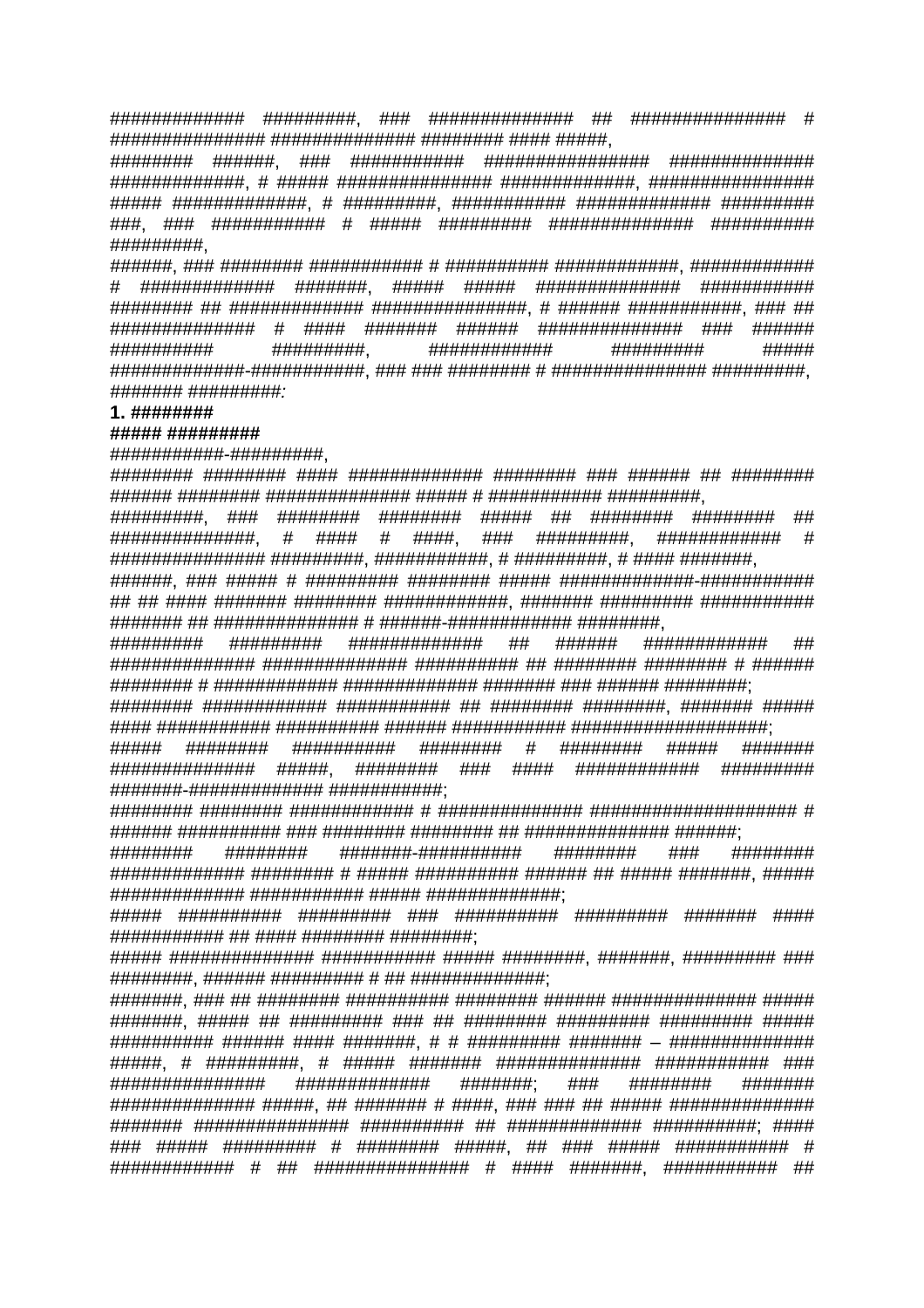############### ## ##########

######## ######### # #############

############-###########

######## ##########  $#$ 

################ ########

###########

 $#$ 

############-###########

######### ############## #########

#######  $#$ ##### ###########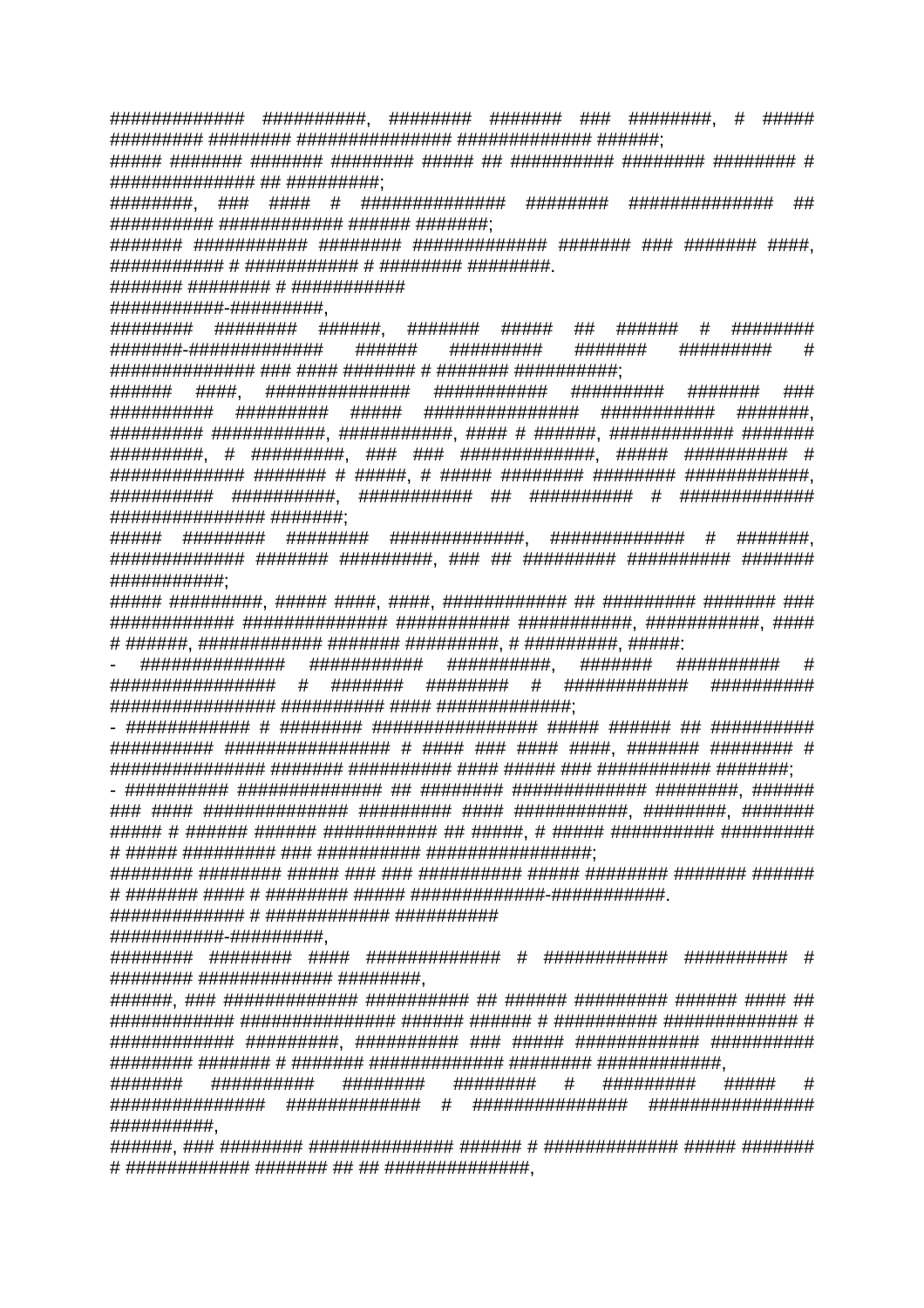##########

##########

######<sup>.</sup>

############## ######### ###

#########

#### ###########+=##########

############ ### ############# ######

############## ######### ###.

############# ################

############-##########

##############. #####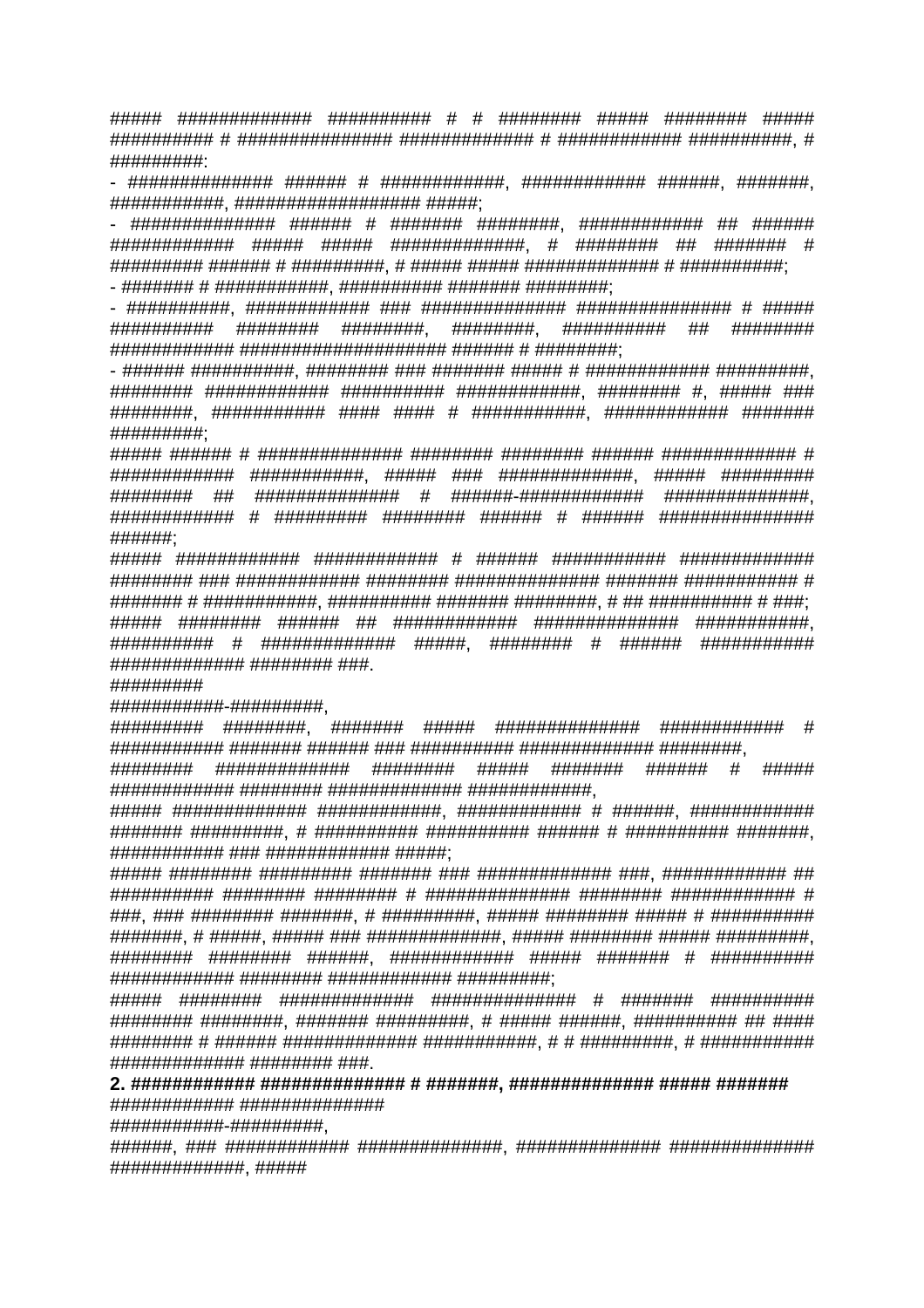###########

############ #

##### ##############

############# ############# 

######### ######### # #############

############## ################

######## ############

########## 

#############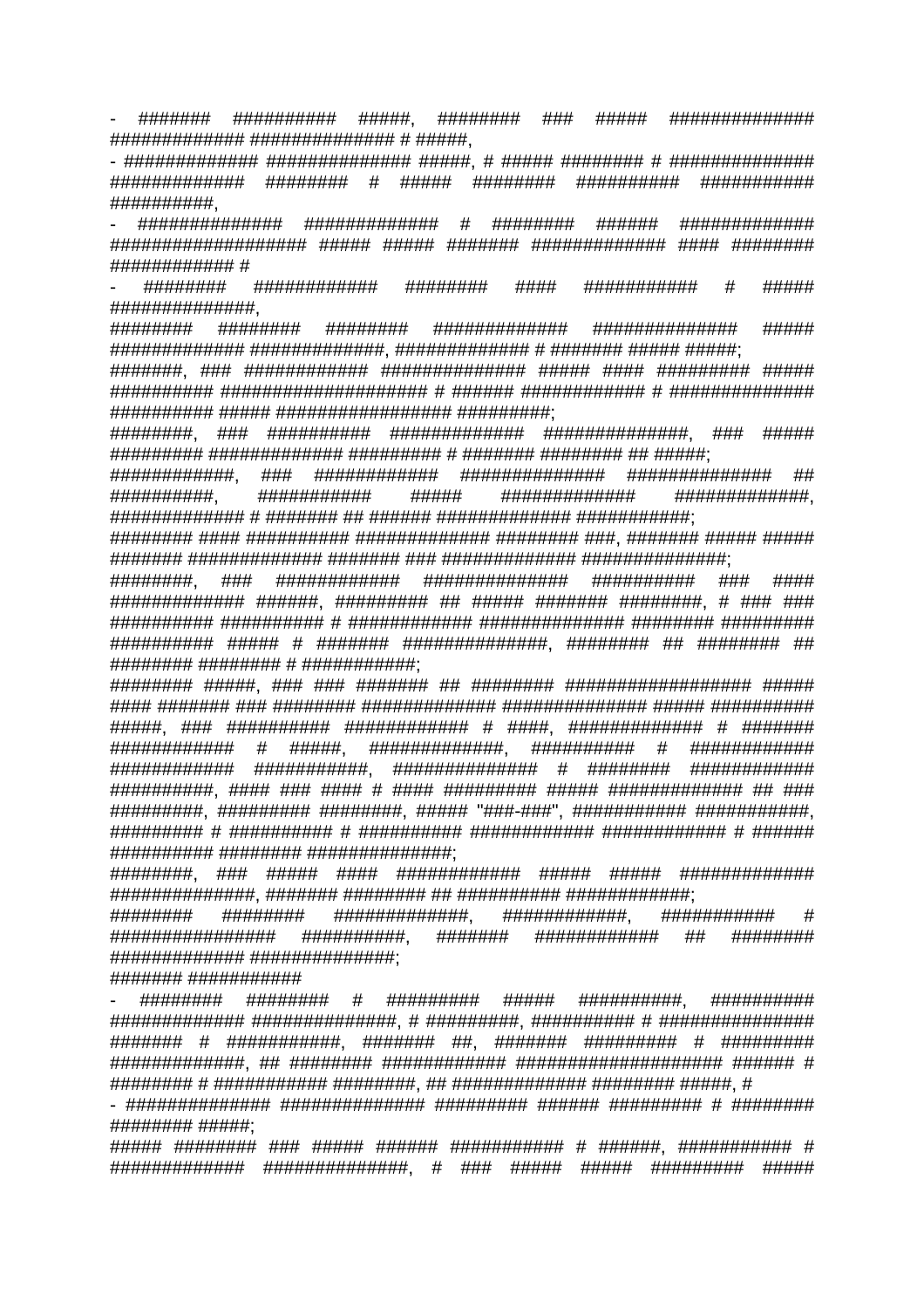################ ######

###################################

##############

######## ######## ##### ######### ######## ############ ##############

#### ########

###############

######## ###########

############-##########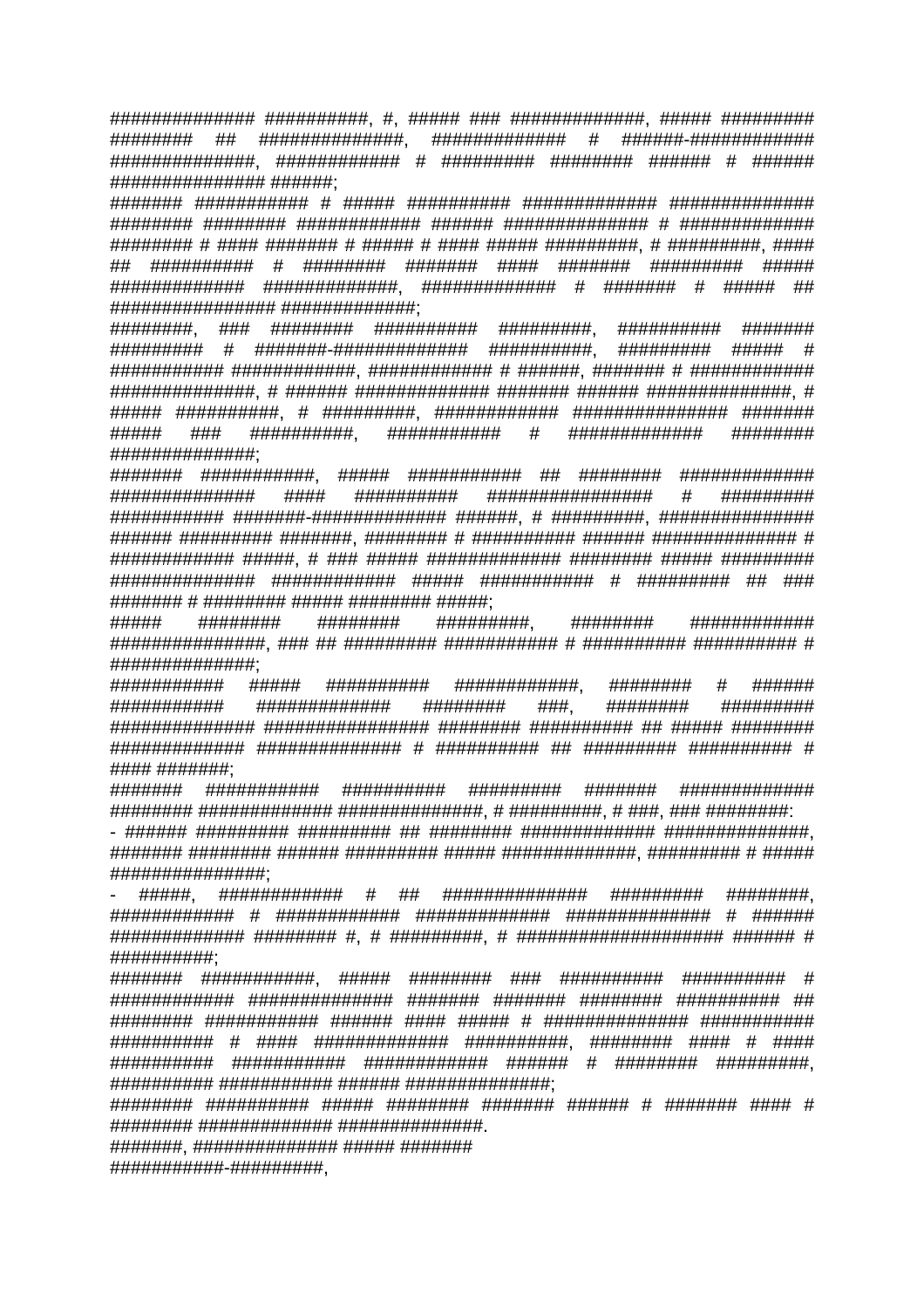#####

#######

# ######## ########### # ######

########### ######## # #######.

###########

############-###########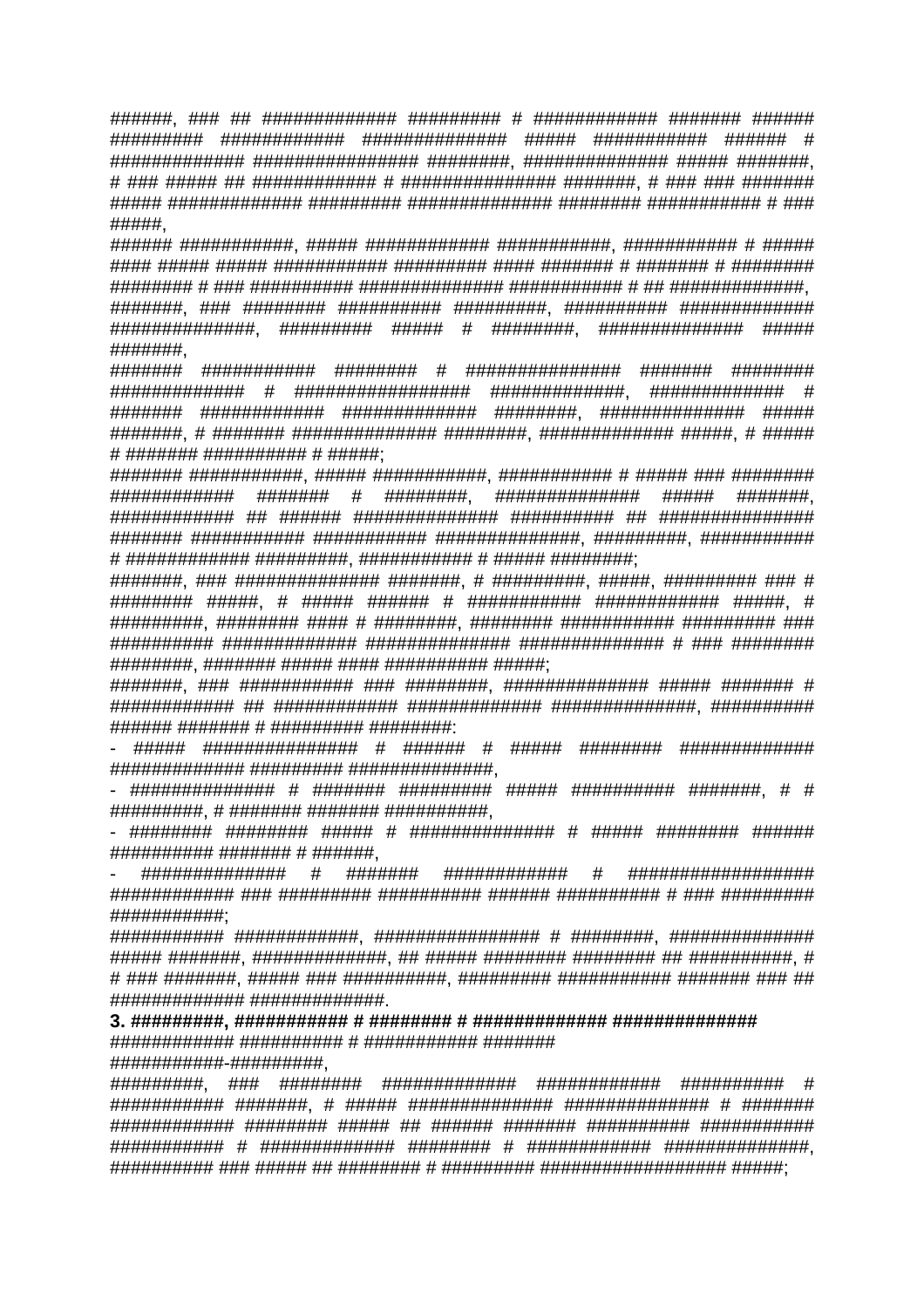#########

############ ############## ########## ############ #######

########

############-###########

##### ######

############ ############

#### ########### # #### ########

############ ############# ###########

############-###########

######## 

#### 4.##############

############-###########

########## ####### ##### #########

##########.

###########-###########

 $#$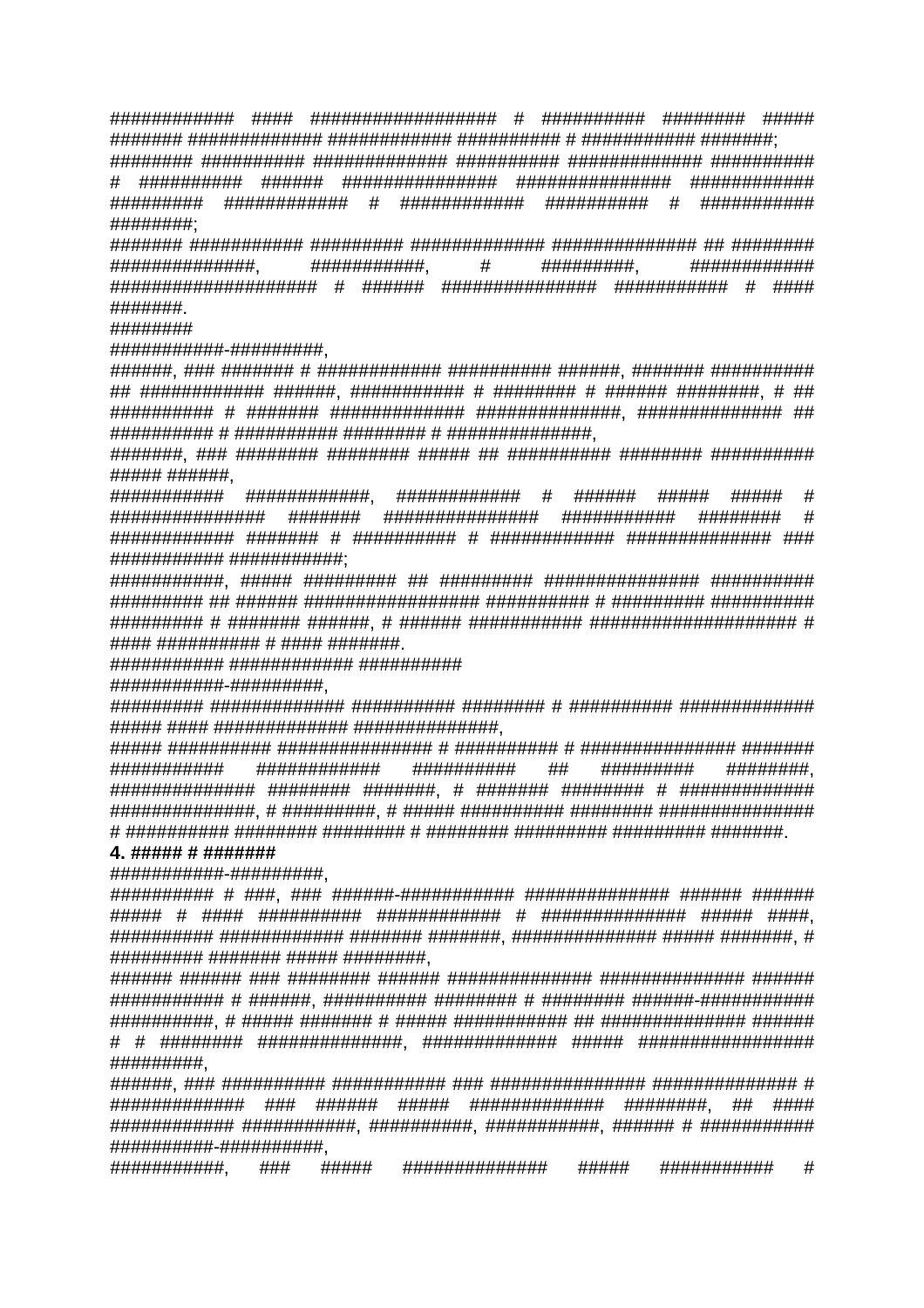#########

######## <del>#############</del> ######### ### ## ############ ########## 

####### ######## ### ############ ### ########### ######### #####

###########\_########### #### ####

######## ###############

 $#$ ########### # #######+##########

#### ######## ##########

#### **#######**

### 

#### ############# ########

#########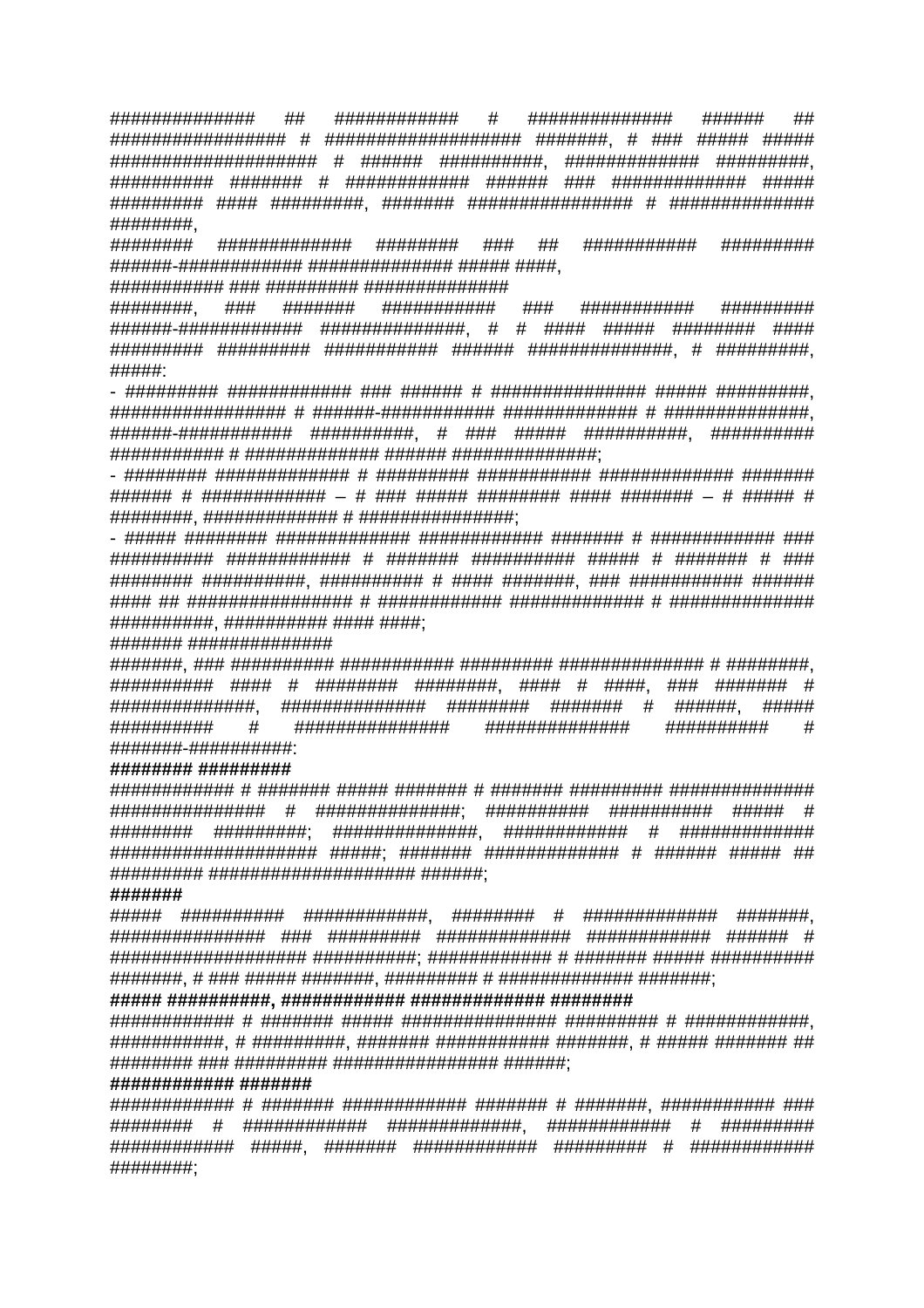#### ######

#### #####

######### 

#### ############# # ###########

###################################

#### ############

########## # ######## ####

#### 

############### ###############

### ######### #######

#########

#### #######

### ##############. ### ######## 

#### ############ #############

#### ######### # ################

######### ############

#### 

########### ######### ######

#### ##### # ###### ###############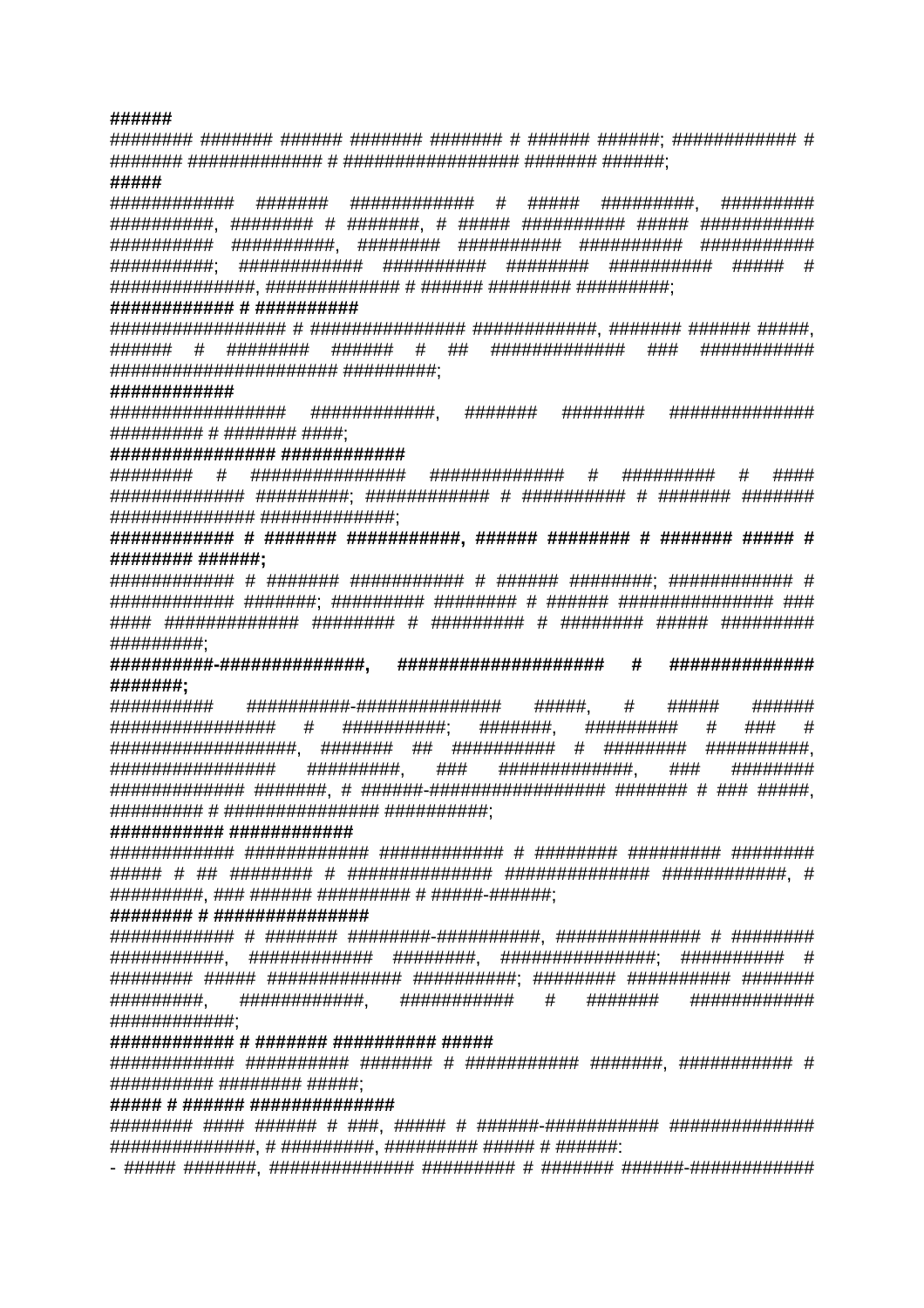############## # ##### ###########

########  $#$ 

######## ############# # ############

############## ##  $#$ ####################################

 $#$ ############### ################

##### ########### ############# ########## #  $#$ ########. # ### ######. #########:

############# ## #########

########## ##### #######  $#$ ########## ##############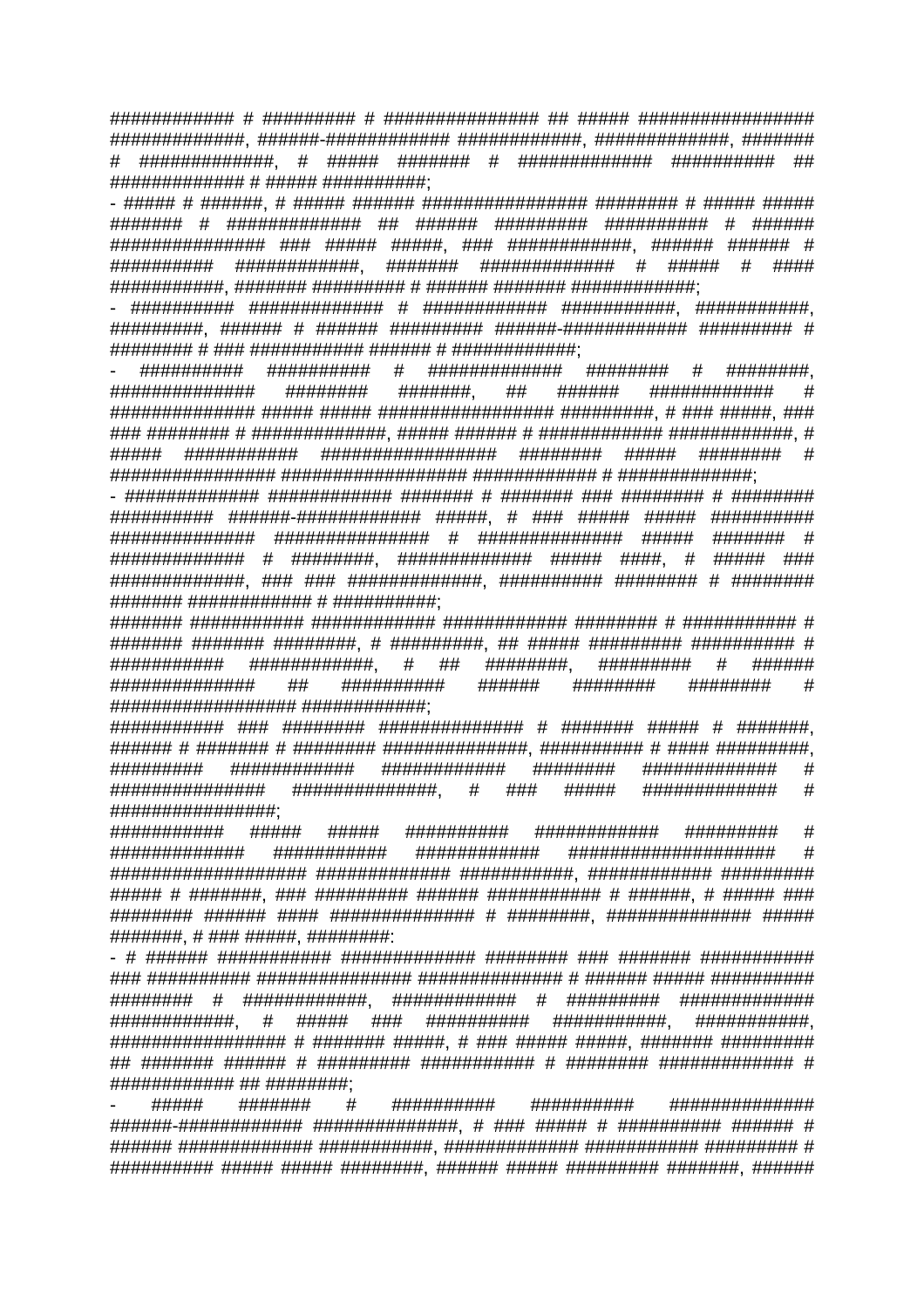######

#### 5. ########## #####

#### ############-##########

########### # ########

#### ##############

######### ###### ###### ############# 

############# # ################# ######## ###############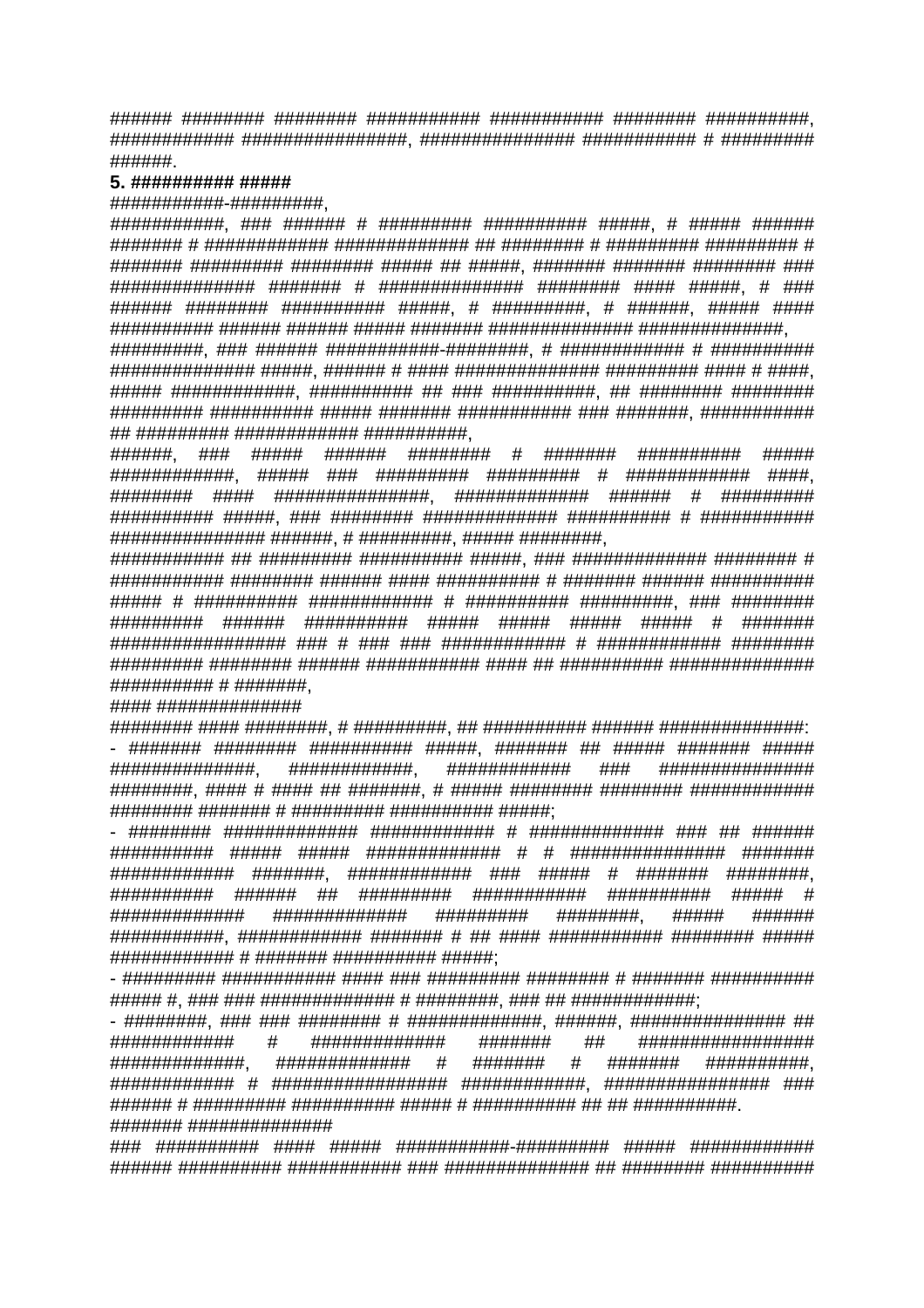######### #########

####### # ############# ########

############# ############## ## ######## ###########

######### ############ ####### ####

###### ####### #####

##### # ############## ######

*#####* ############

###### ######## # #############

########### #####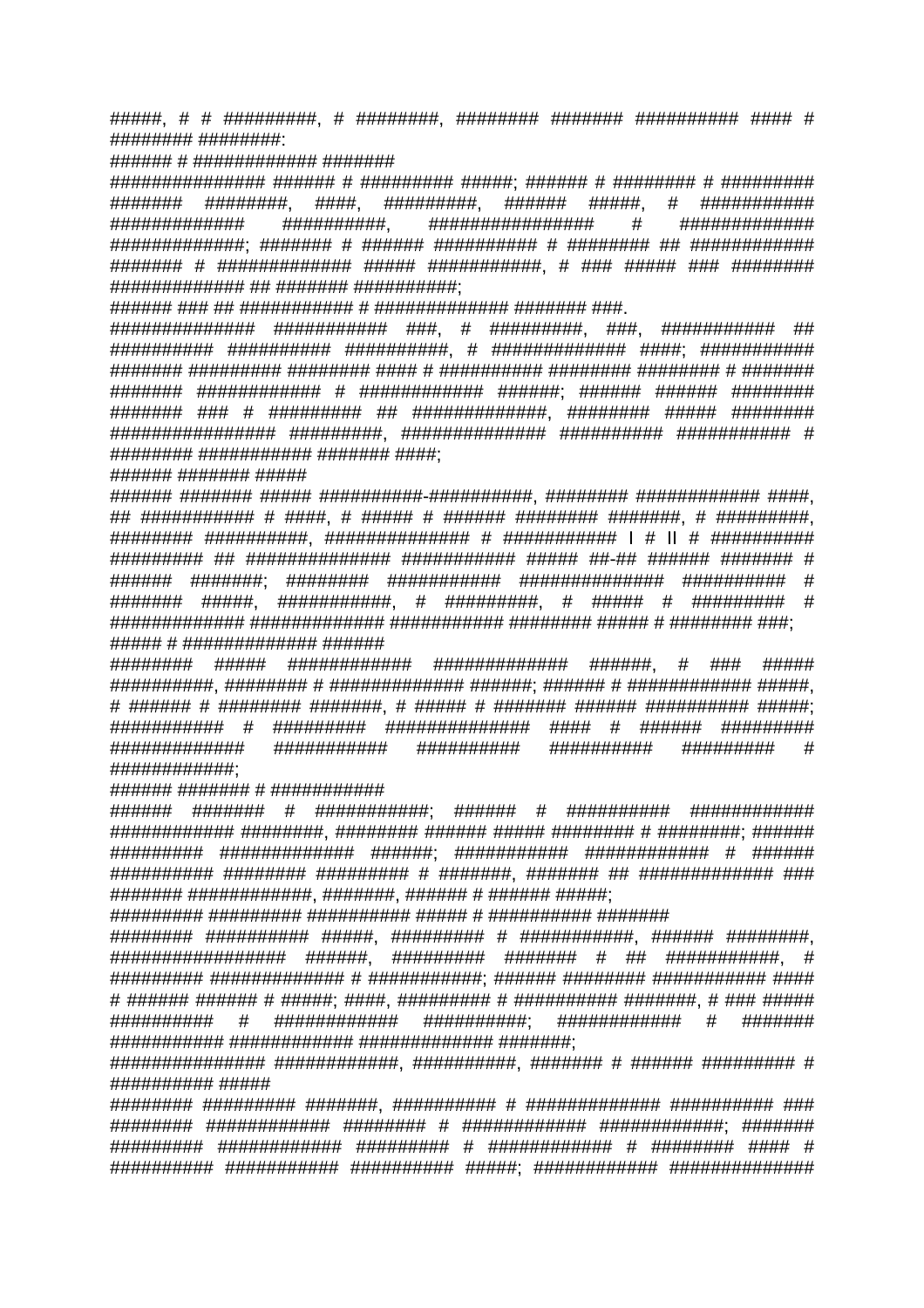#########

######### # ################## ####

########### #####

##### # ###### ###############

### ## ########## ########### ######

#####:

############ # ###########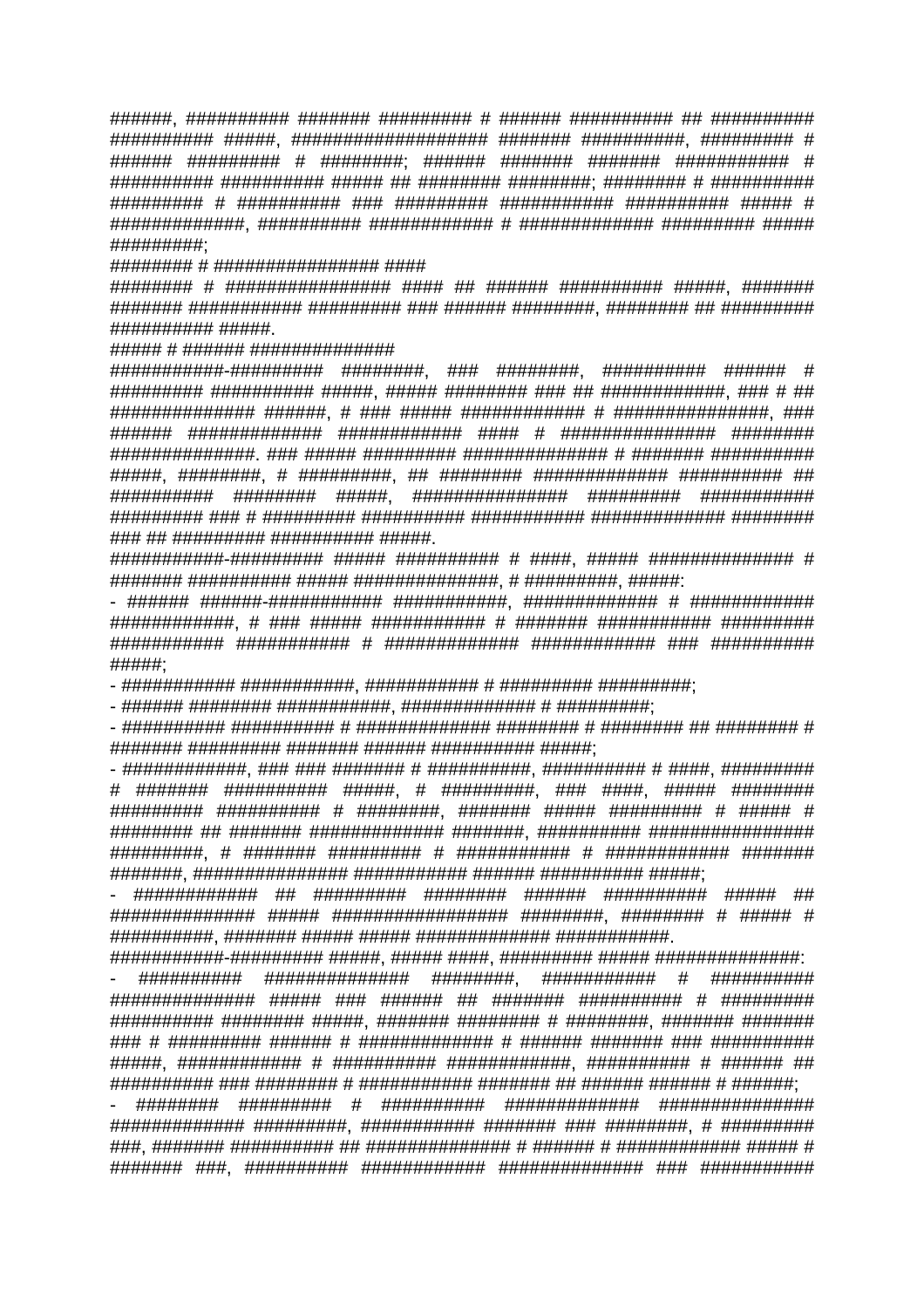########## ######

########

############ ########### ###

########## ############ ##############

#### 6. ############### # ###### #########

######### ###########

############-###########

############ ############## #########

########## ########### # #######. # ##### ###### ############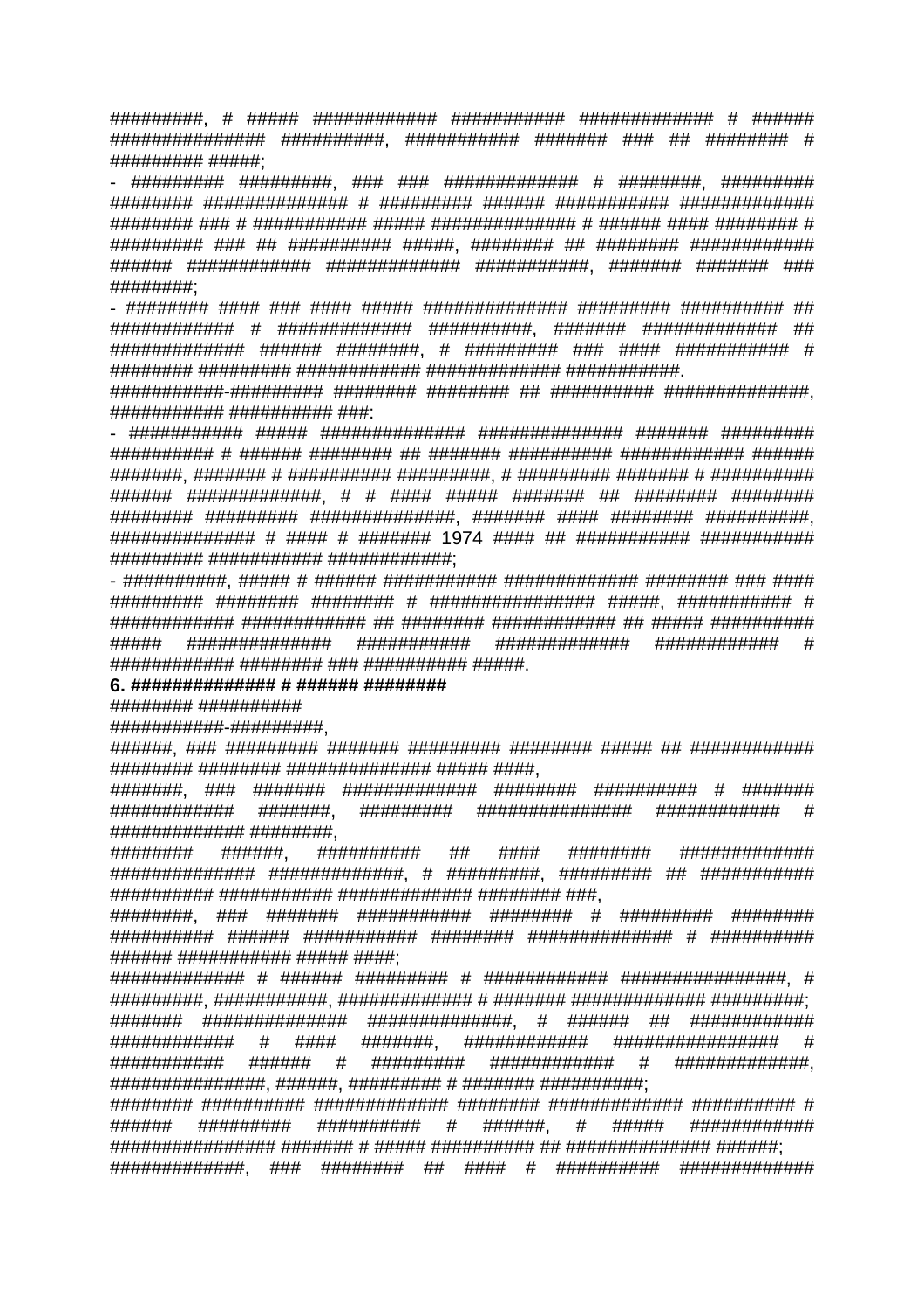############## ######### ###

##### ## #############

############## 

######### ########

############-###########

######## #########

#######

#############, # ##### ############# ######### #########  $#$ ########. ######### ############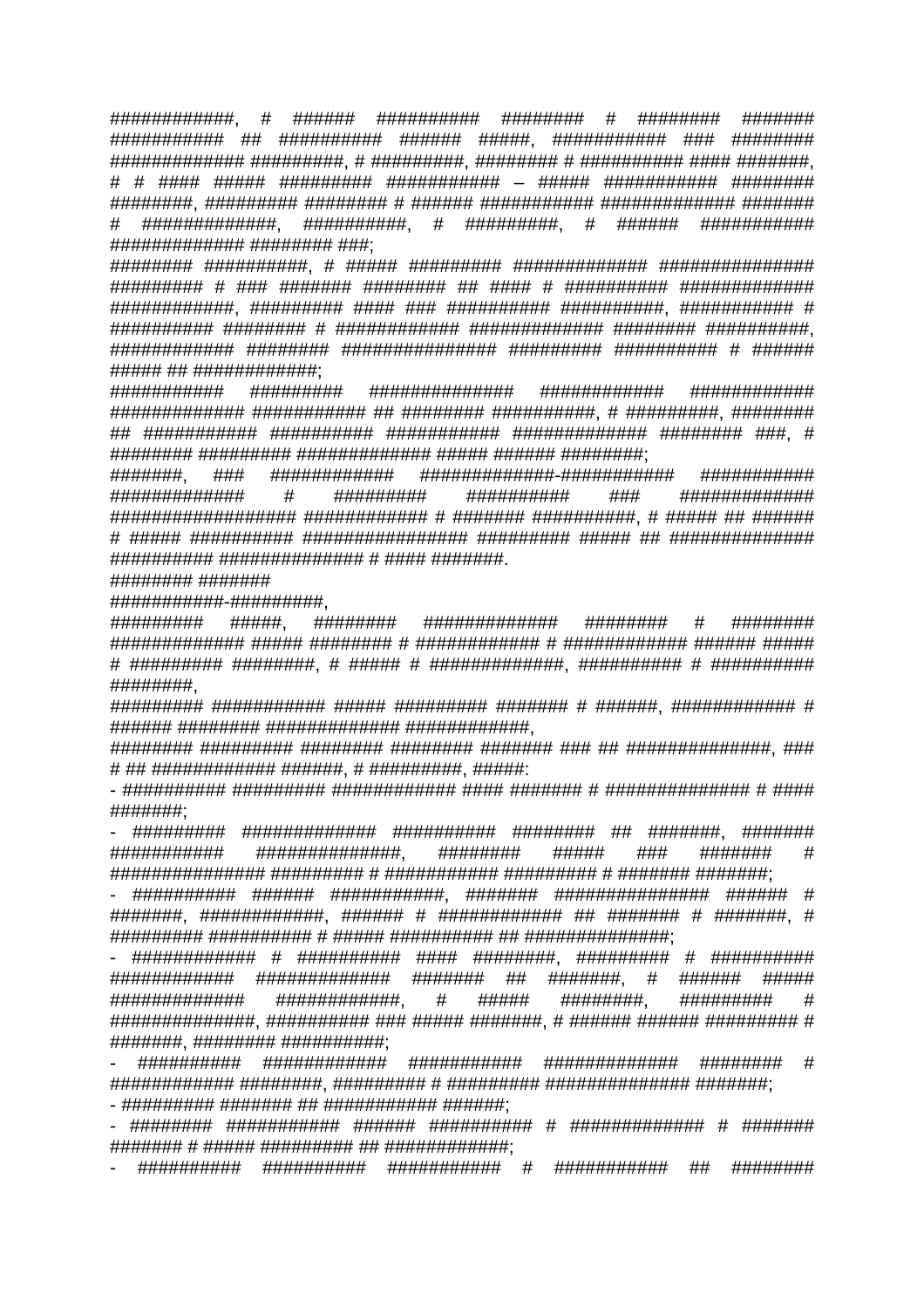############# # ######### ########

########## ########

- ########### ############## ######## #

######### # ## ########

############-###########

#############

######## ##############

############ #####

##### # #######+-##########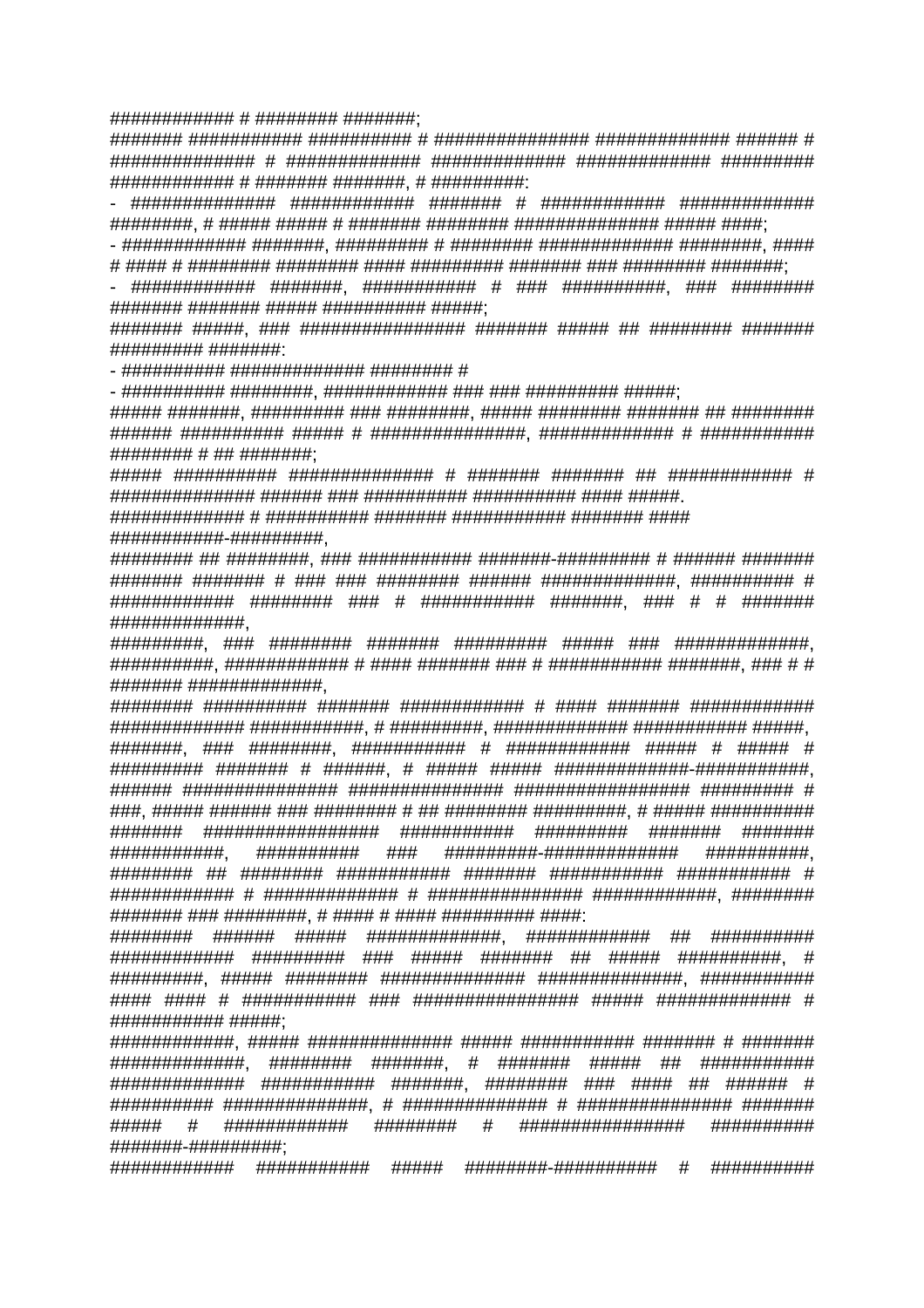#####:

############ #######

###### #############

######### ############# ##### #######+#########

########### ######

############-##########

######### ###### #######

############### ###########-###########

############-###########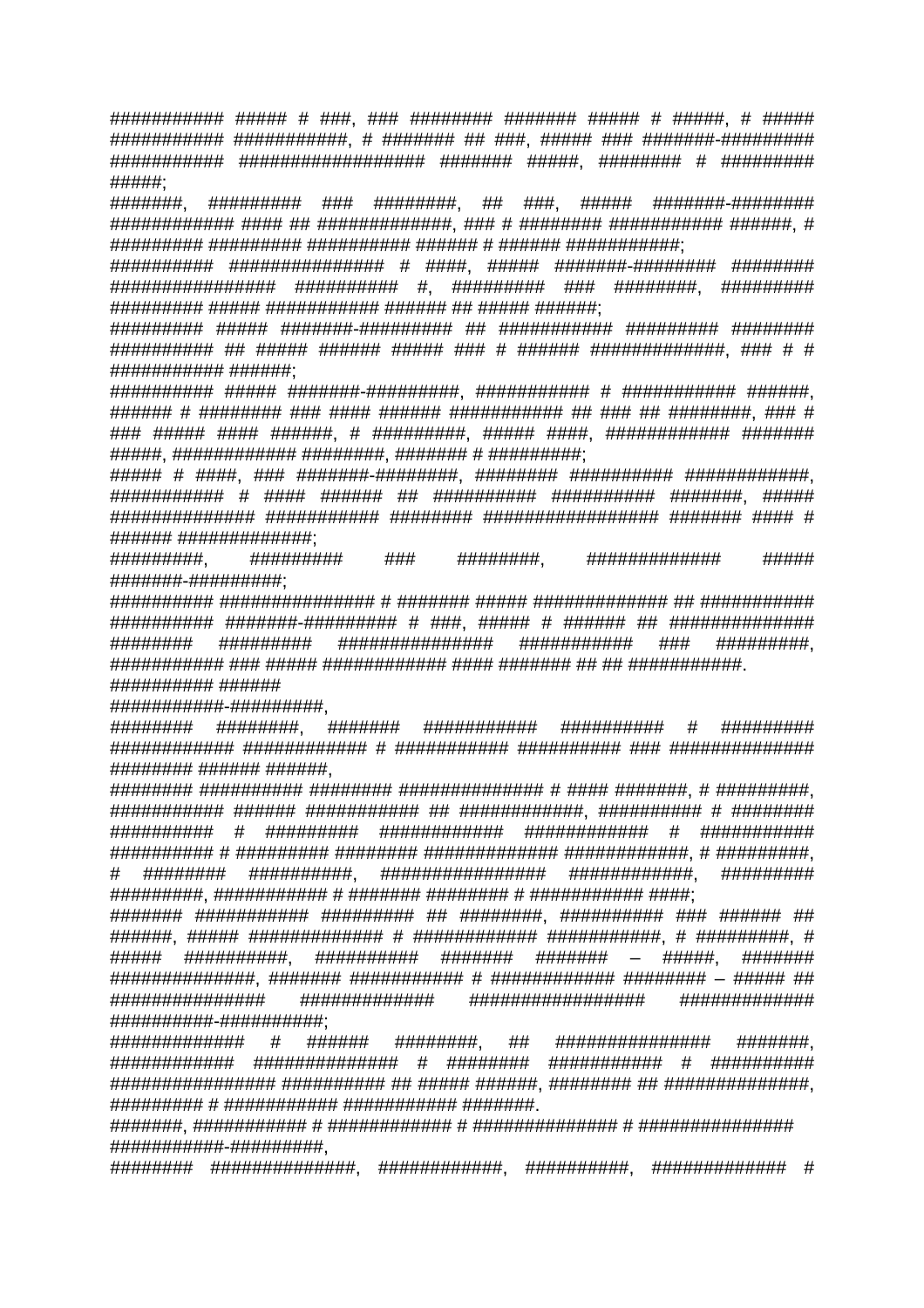################### ##################

######## ##### ############# ########## ###############  $#$ 

################ # #####

############# ######## ############### ############## ##############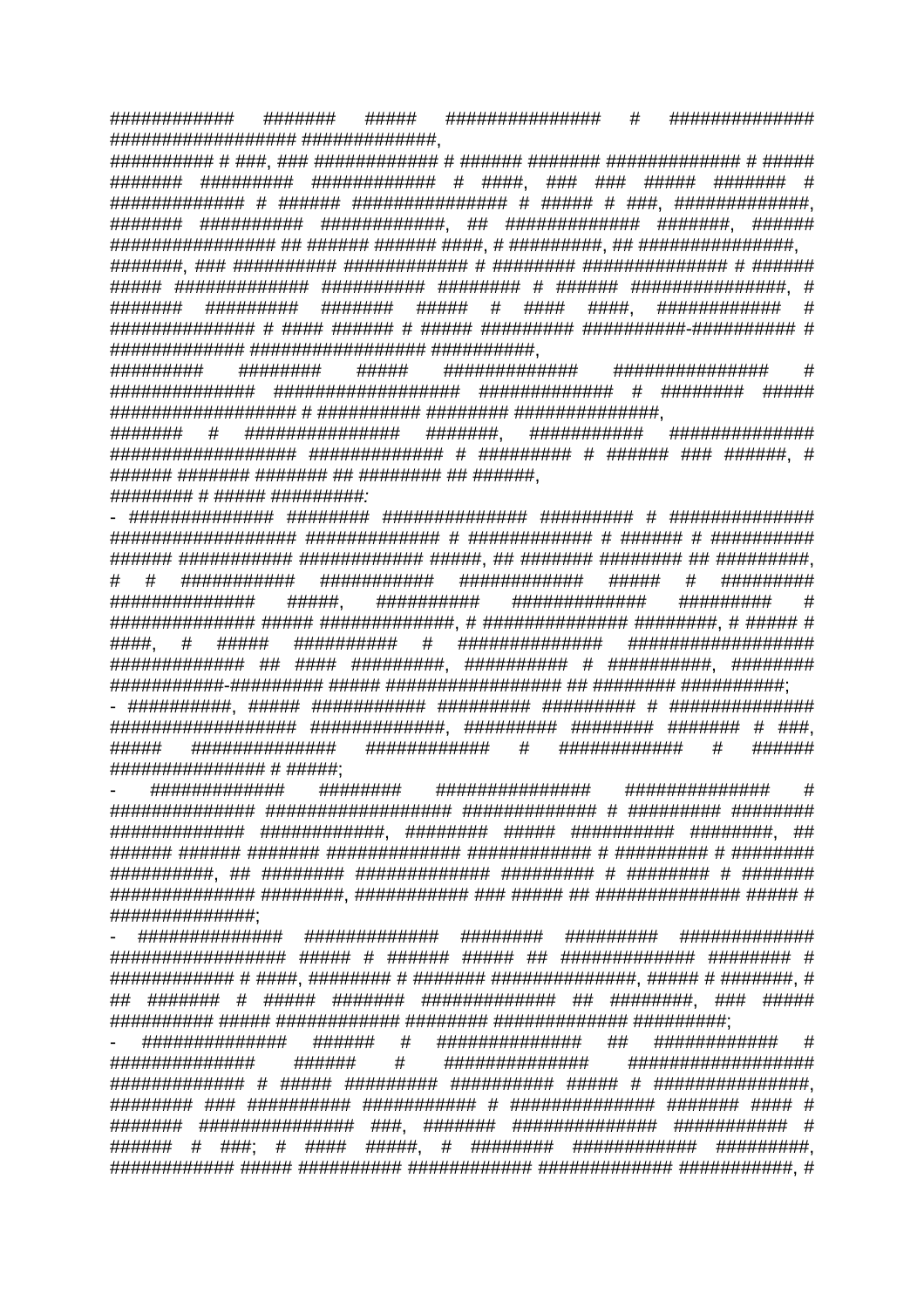############# #######  $#HH$ ########### ########### ######

#####

#### 

############-###########

##### # ########

########## ##### ####### ##########

### 1.####################

###########+#########

 $#$ ###### #######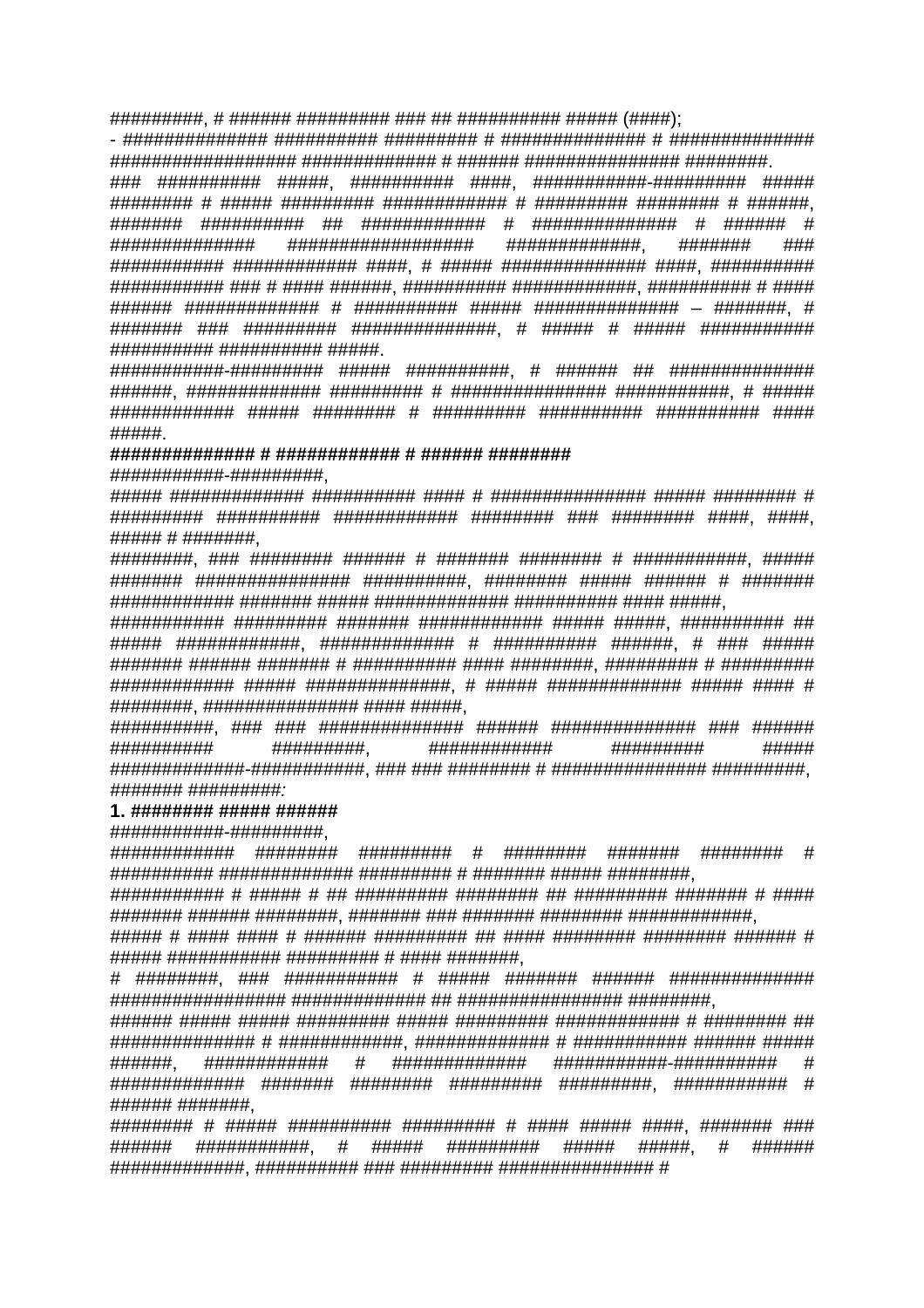###########

############-########## ######## ######. ##### ############### 

###### ### ############### ######<sup>.</sup> 

b) ############## #####

## ##### 

## ###### ######### #######

###### ### #####

########## ################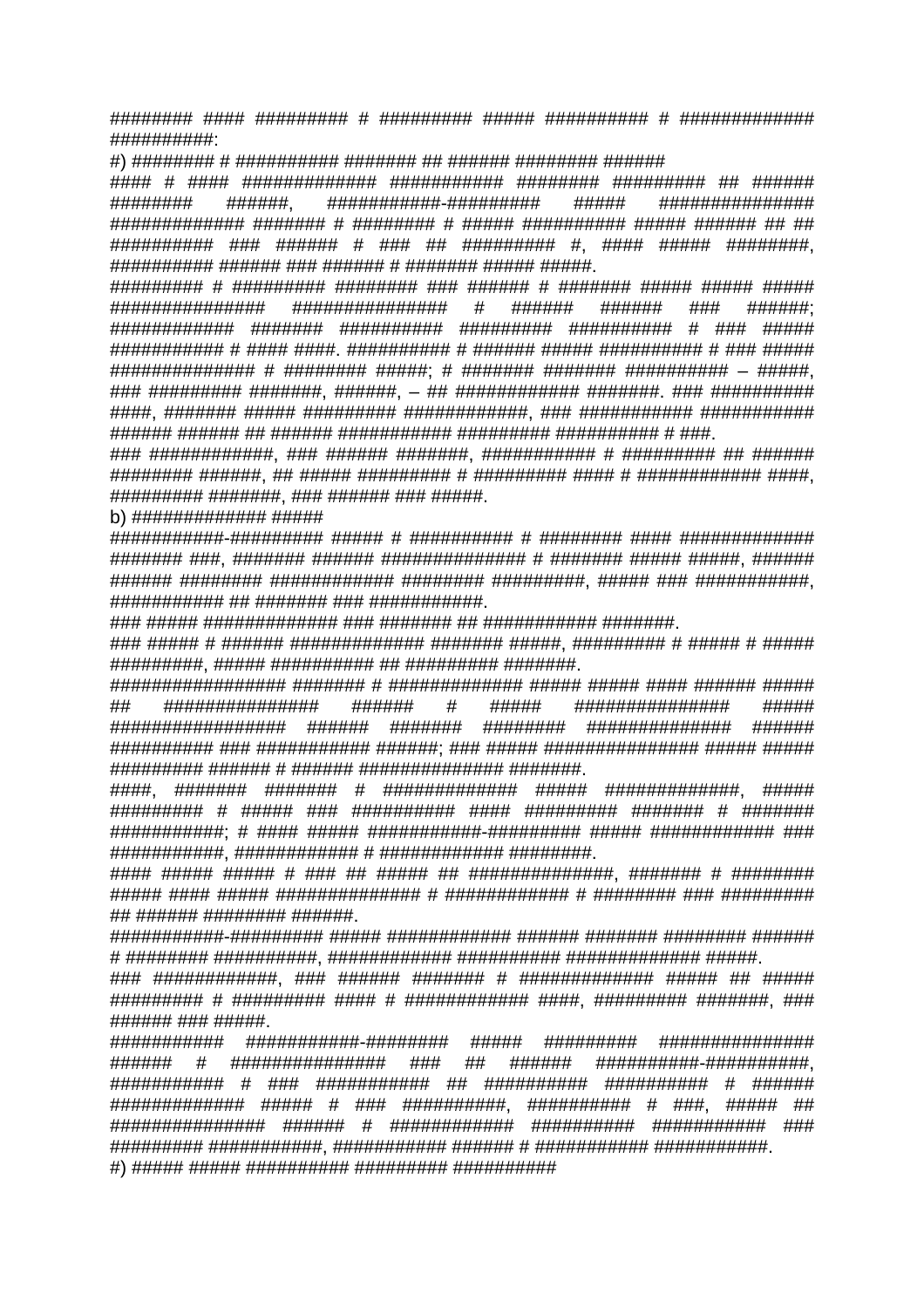########### ##  $#$ ########## ############## ######

###########+####### 

### ############ ########  $+ + +$ 

######

 $f)$  ######## ##### ##########

######## ##### ########## ########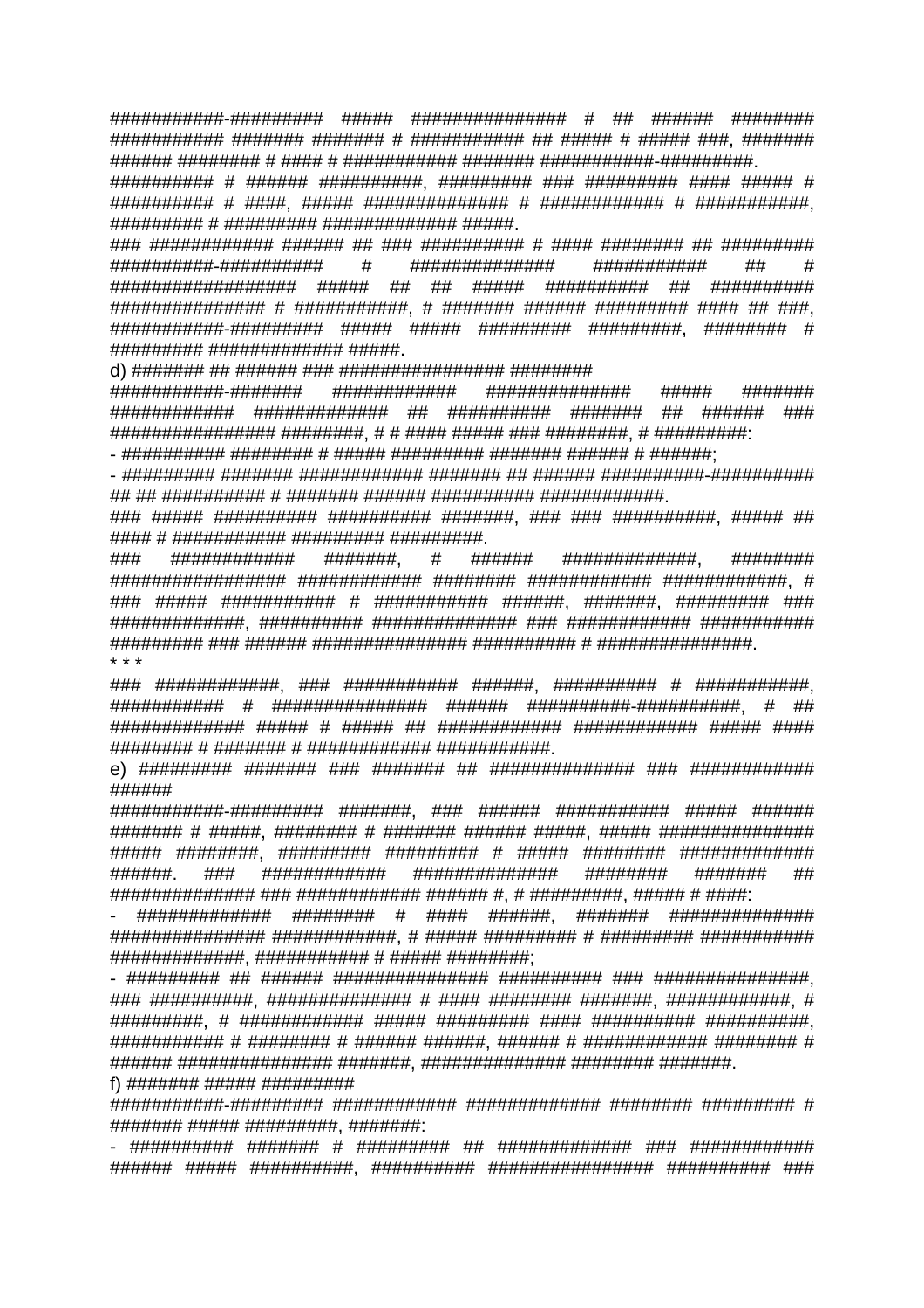##########################

########### ############# ########## ########## ###### 

################ #####

########### # ######### #########

 $a)$  # ######

### 2. ##########

############-###########

##### ########## # #### #######

########## ## ###### 

########

########## ## ###### ############-########## ############ #### 

i) ###### ###########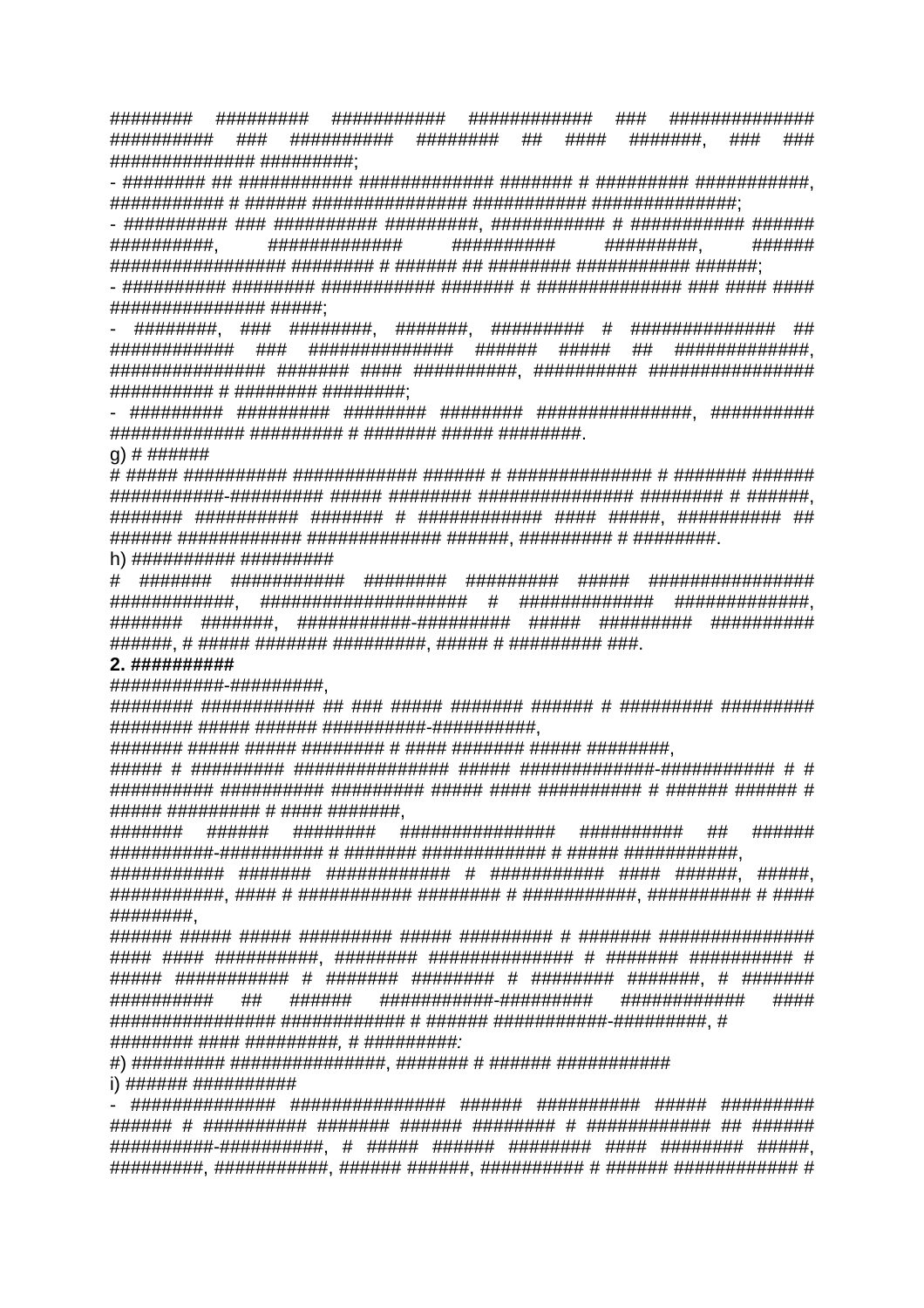############### #######

ii) ######### ###########

####### ######## ###########-########### # #### ######

####### ##### #### ########### # ###########

##########

##########

#######

###### ######

########### ###########. 

###########\_# #### #####:

#######

###########-############

###########+######### ######## ########## ############### ############# ########## ###########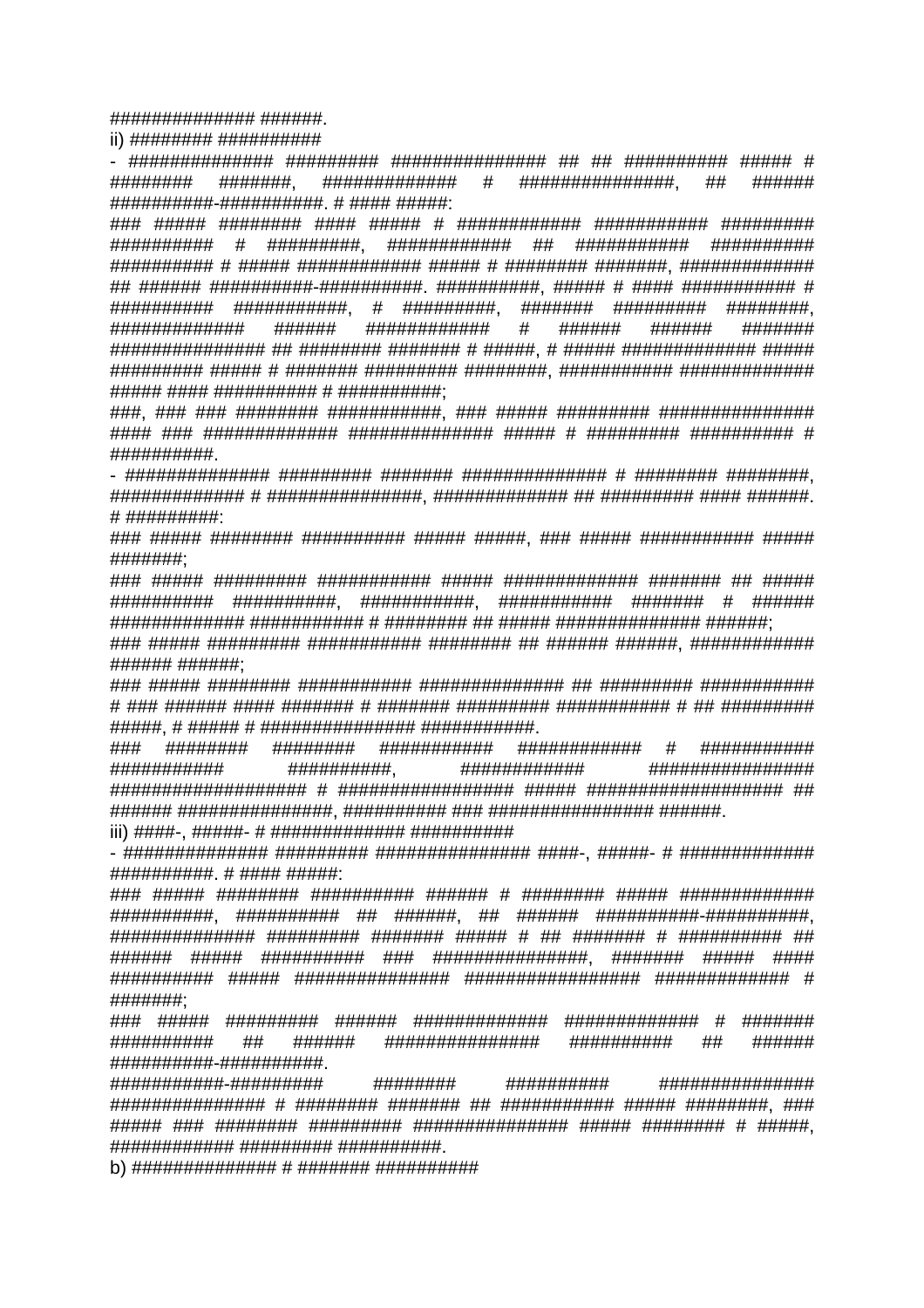################ ##### #########

####\_#\_#########

############ # ####### ###

############# ############### ######### ########### ##########+########## ## ###### 

######## ####### ########### ############ ############

#################################

##### ########## # ####### ####### # ###### ##########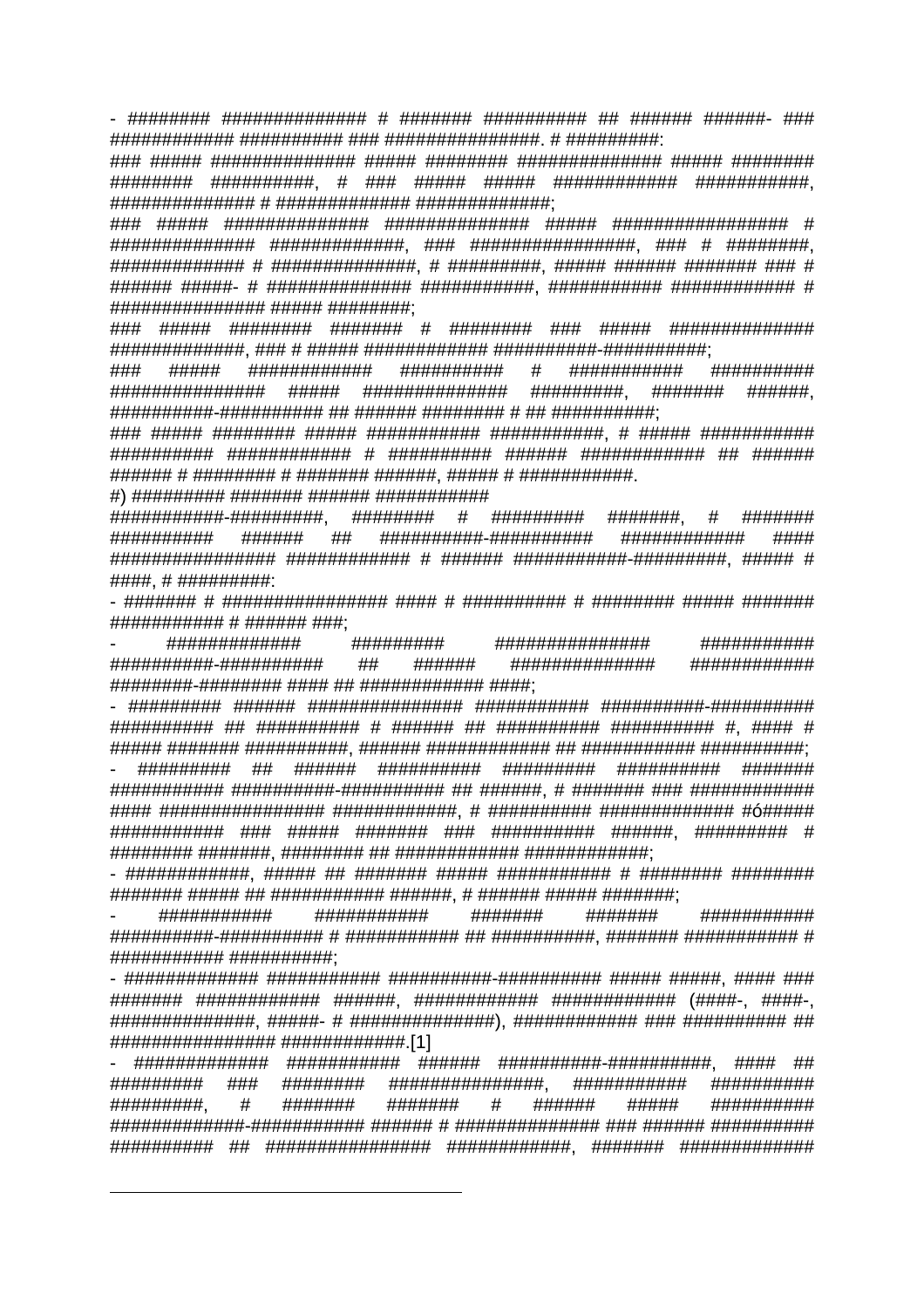##### ### ############

### ########### ## ##### 

#### 

############-###########

########## # #### ########

######### ####

############# ######### #### ######.

########### ###########

########.

###########: #

##########

<sup>############</sup> ############### ####### ######## ############ ### ####.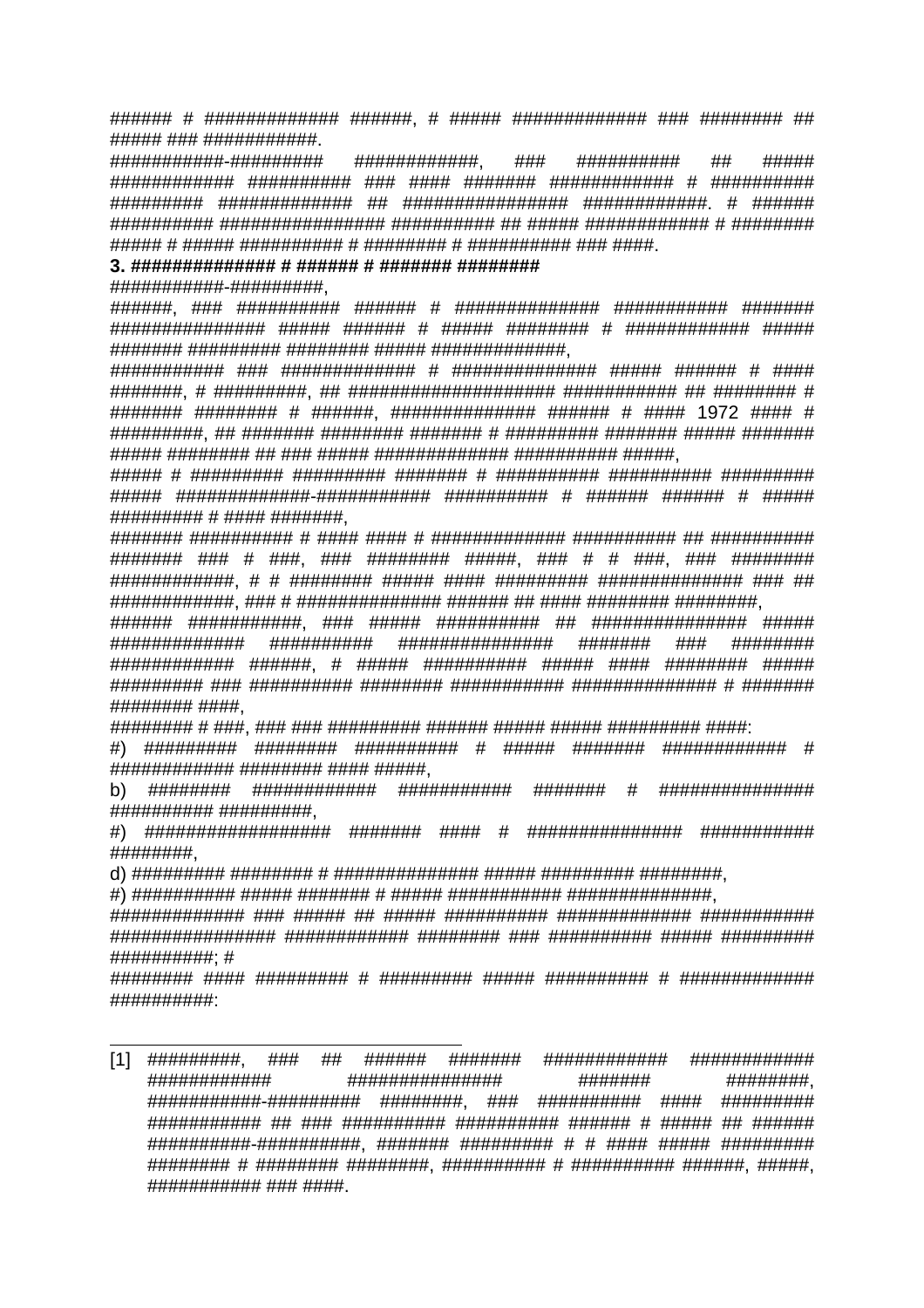#################

######## #########. # ###########:

################

######### #############

### #####:

########## ########  $#$ ###### #############  $#$ ############ 

############## ####### ##########+##########

###########-############

 $\# \# \# \# \# \# \cdot$ 

###### # ###############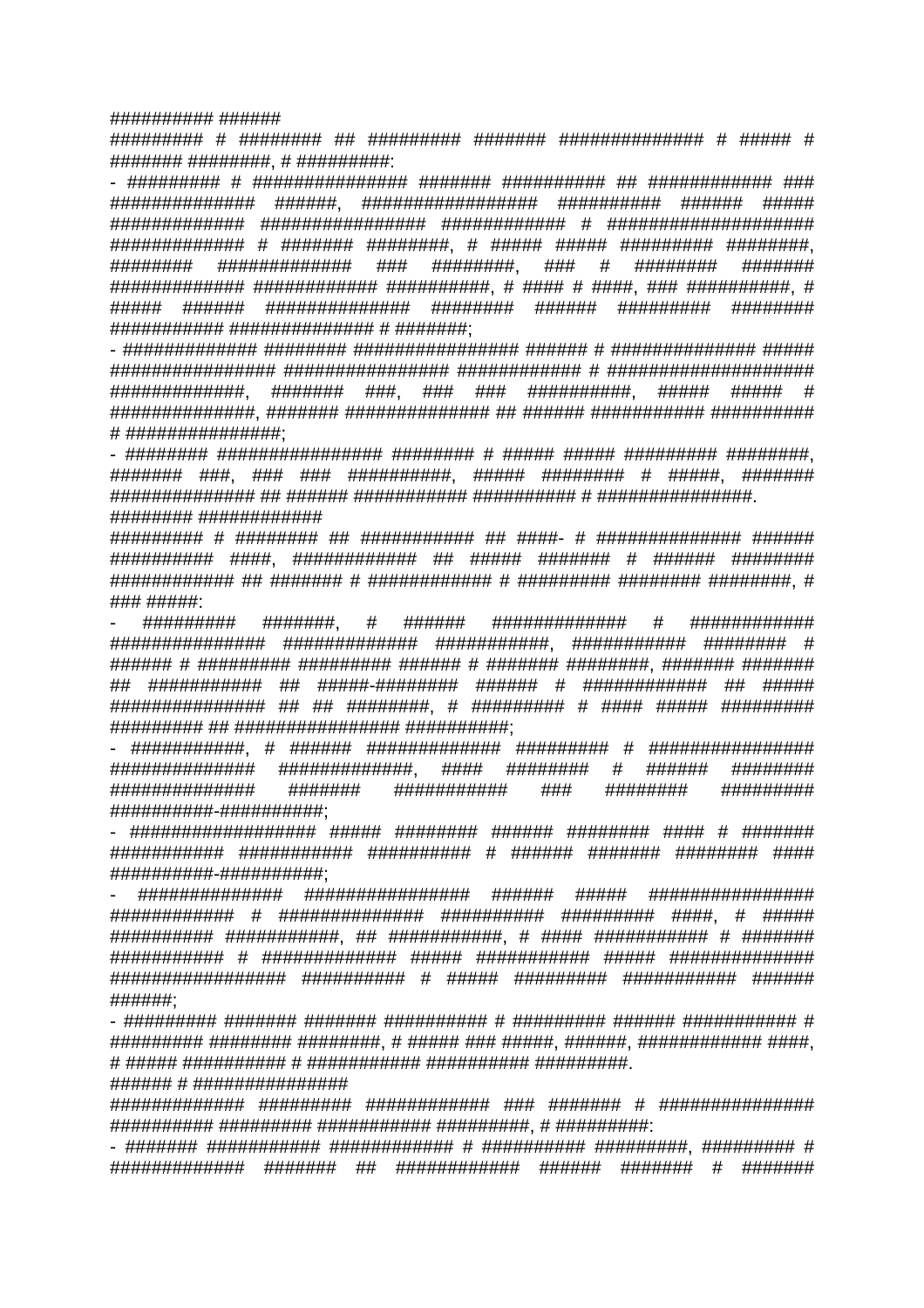#############

############### #### ############

######·

### ##### ## #############################

########## #########

#######

#### ######

################ ####  $#$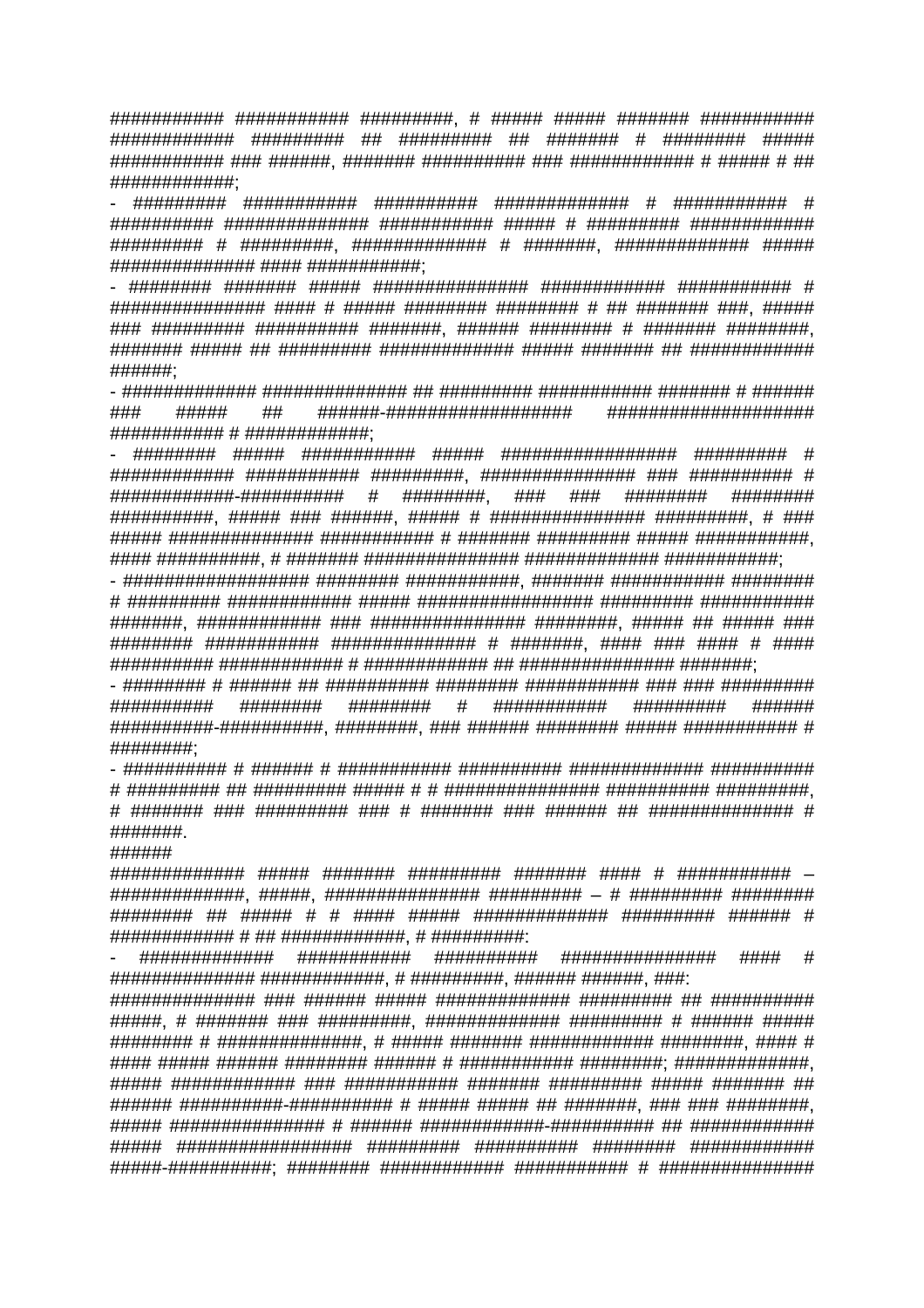#########\_###\_###:

##############

##### ############

########## ########### # ##### ############## ######### #  $#$ 

######## ######### ####

########### #######

###########-############ # ##### ############# ##### ###### #########

 $H$ ############

######### # ################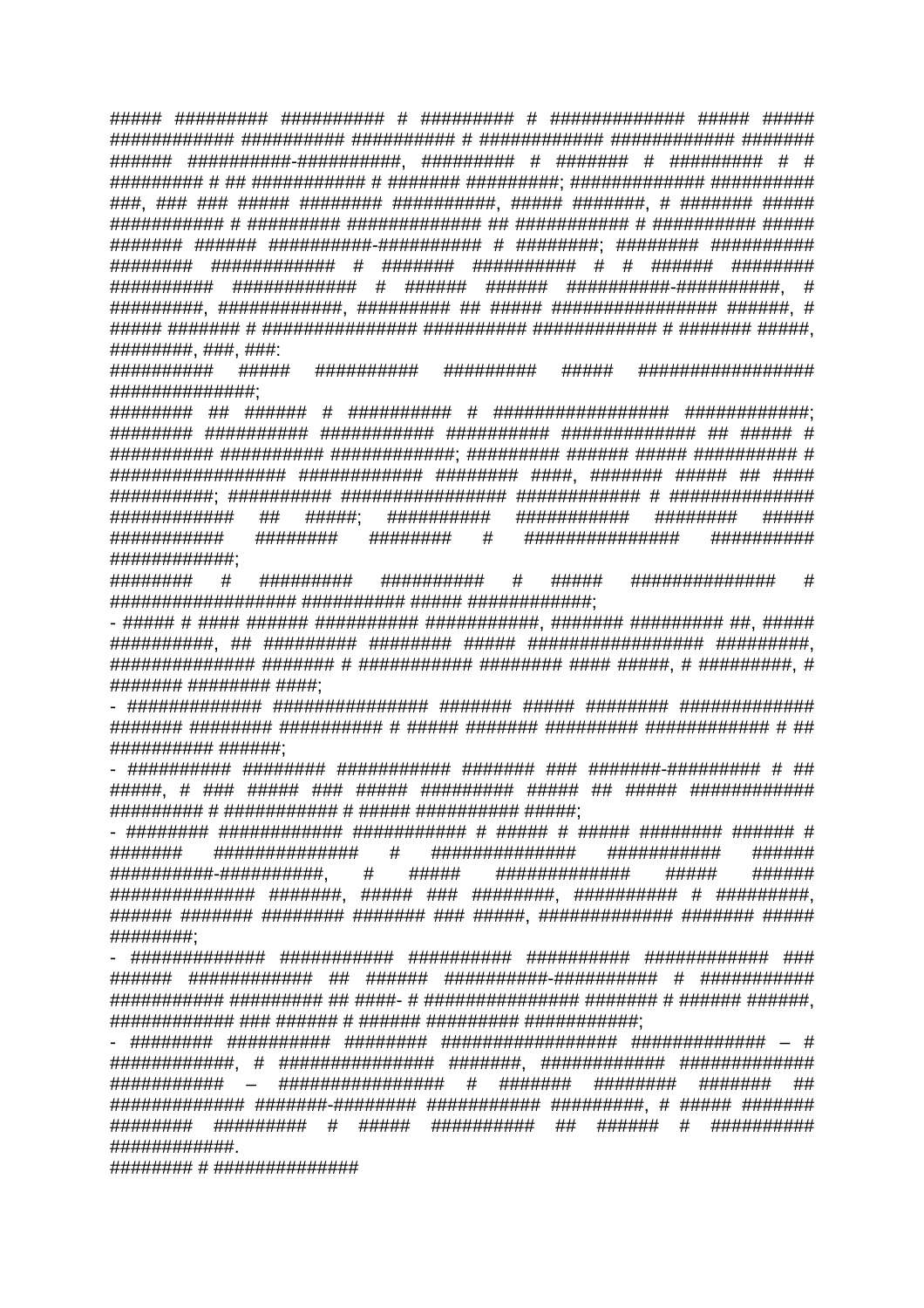############### ####### # ################ ##########

####### ##########+##############

#### ##### ###################

########### ######## ########

#### #########

########### #############. ###: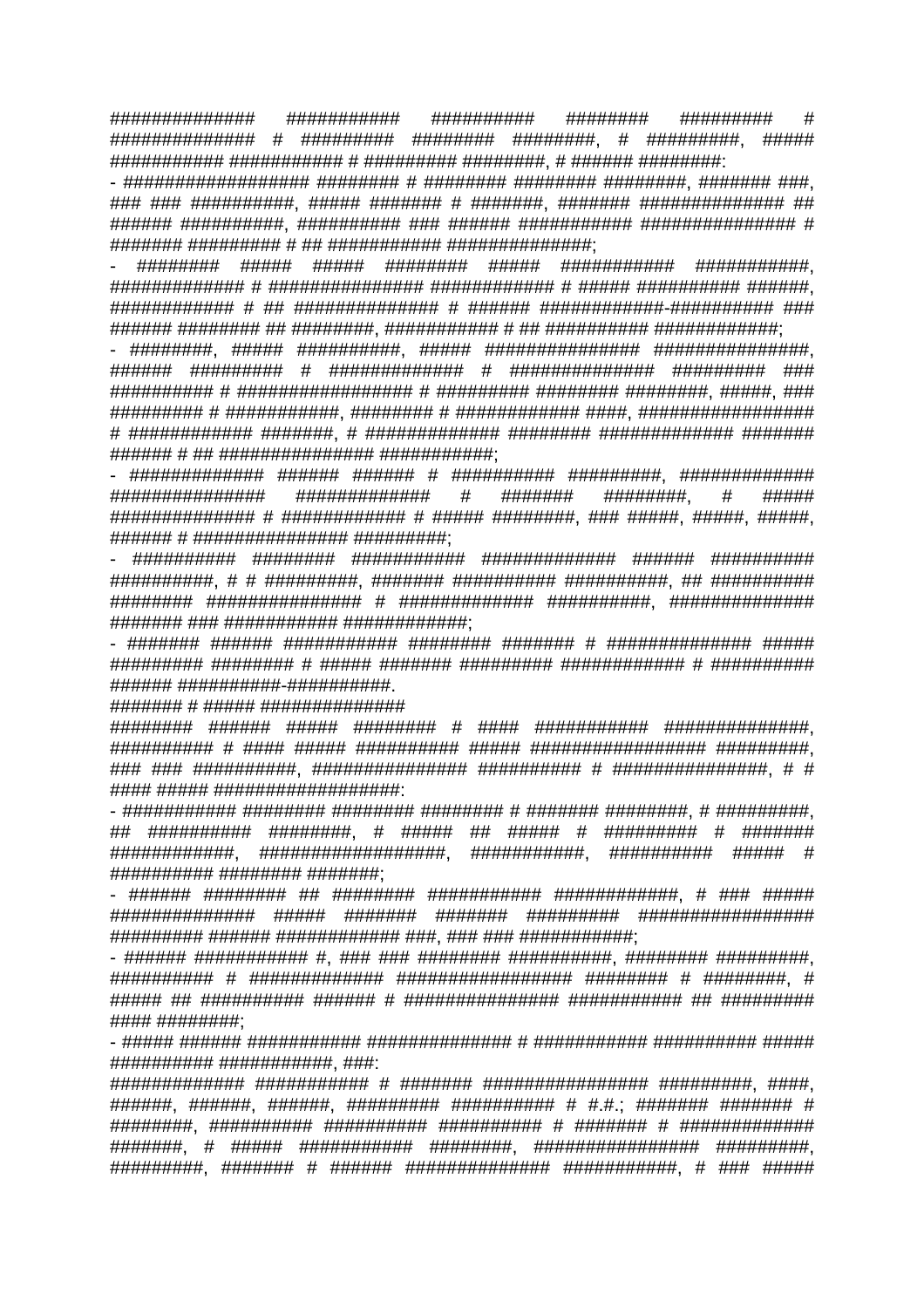######### ###### ###########

#############################

### #########\_############## ######

 $+ + +$ 

### 

### 

############-###########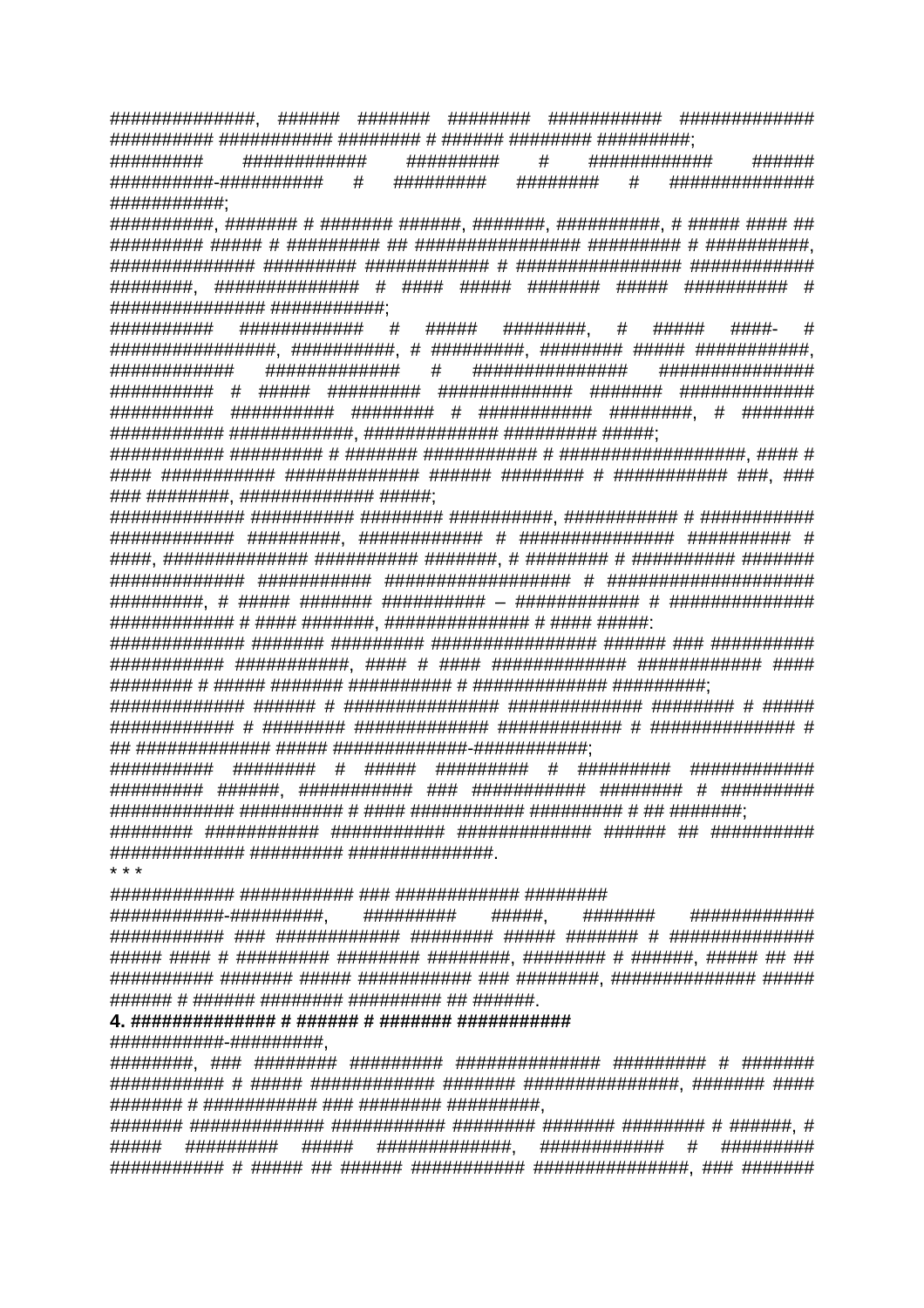##########

#)#################

############. ################ #################### ##### 

#####  $#$ ############  $#$ ################ ########

###########

b)  $\#$ ###### # #######

### ########## #####:

####### ############ # ############## ########## ########  $#$ ###### # ###########

######### #### #####

### 

####### ########### *####### #######* ##########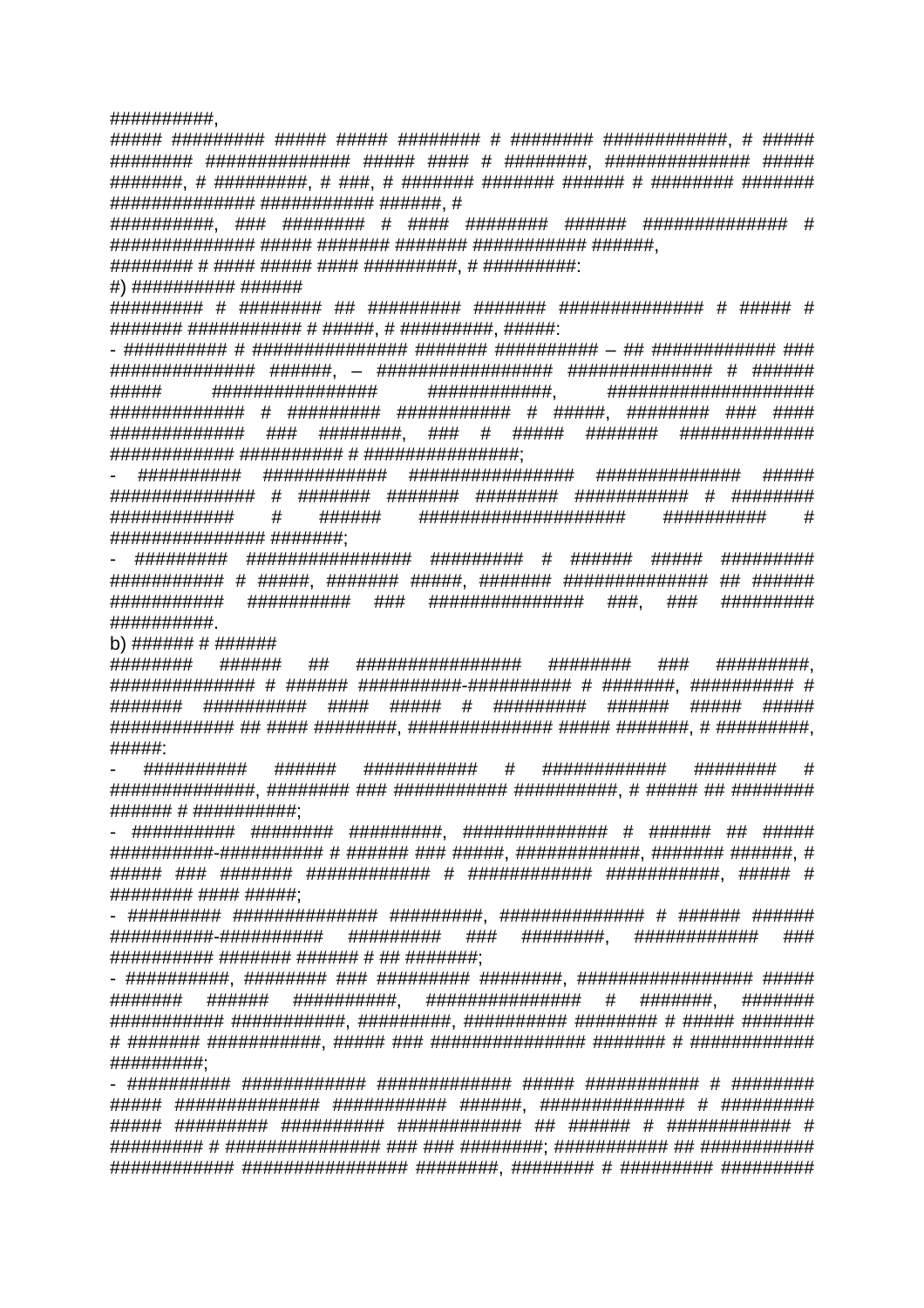$#$ ############

######### # #########

 $#$ ) #####

########## ## ############# ### 

################ ################

############# #### # #########

####### #######. ###:

*######* ################ ######### ### ####### ##### ## 

############ ########### #####

#####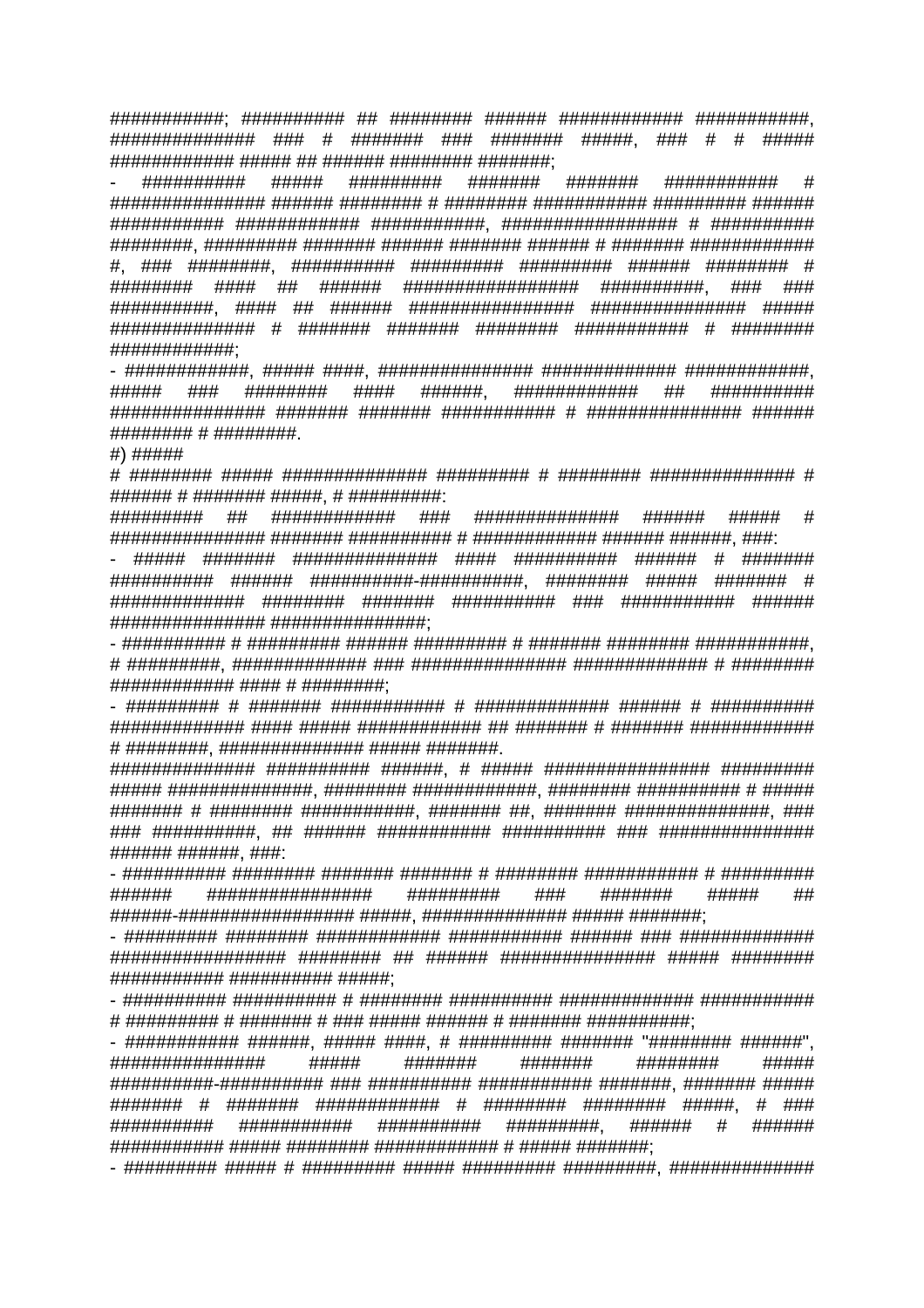############## ######### ###

########### ######## ###########  $#$ ############ ############ 

#######\_########\_#\_#############

 $#$ ########## ####### ############# ###########

###########

############# ## ######### ########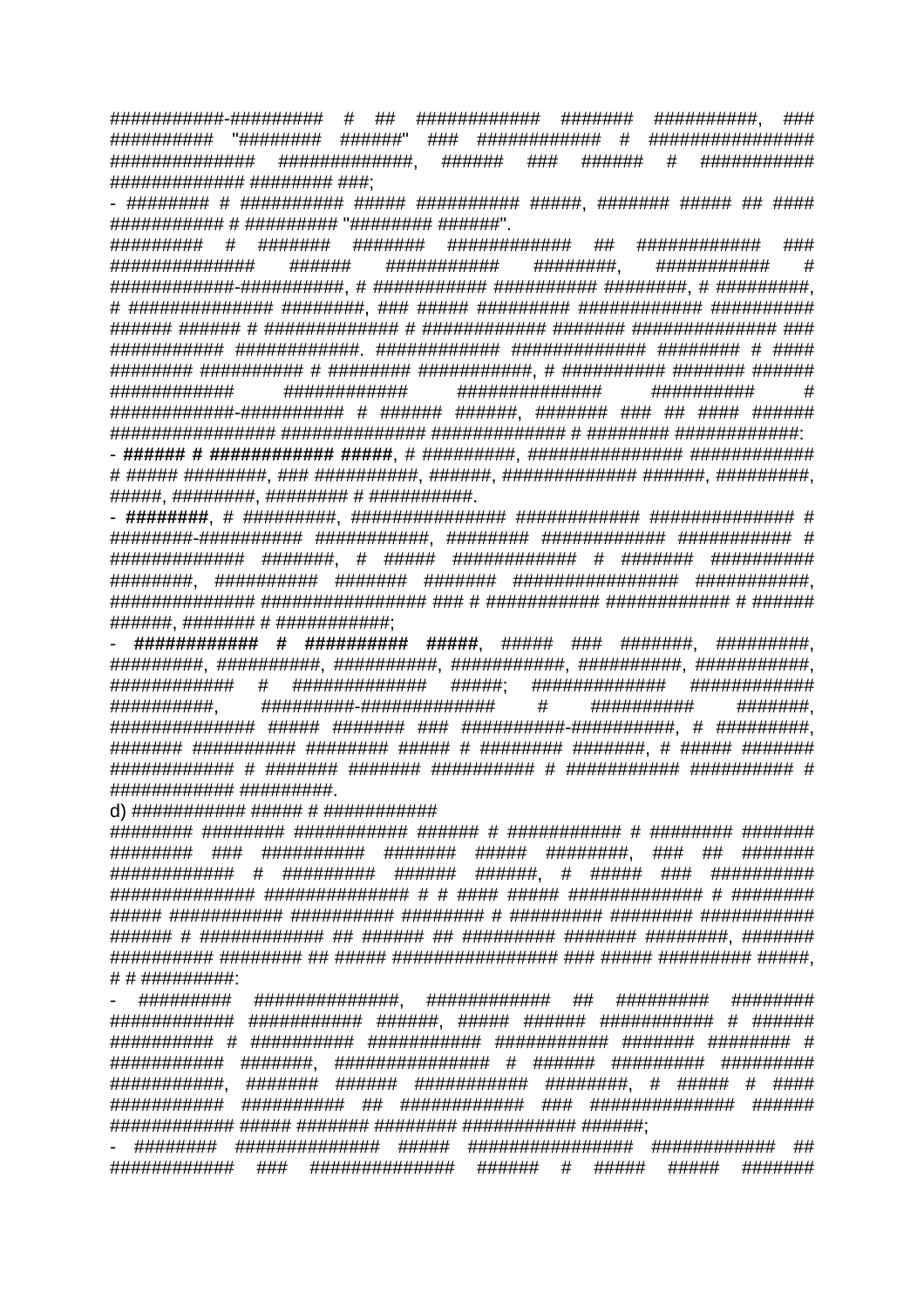## 

#)###################

########## ############# ### ############ *##########* ############### ################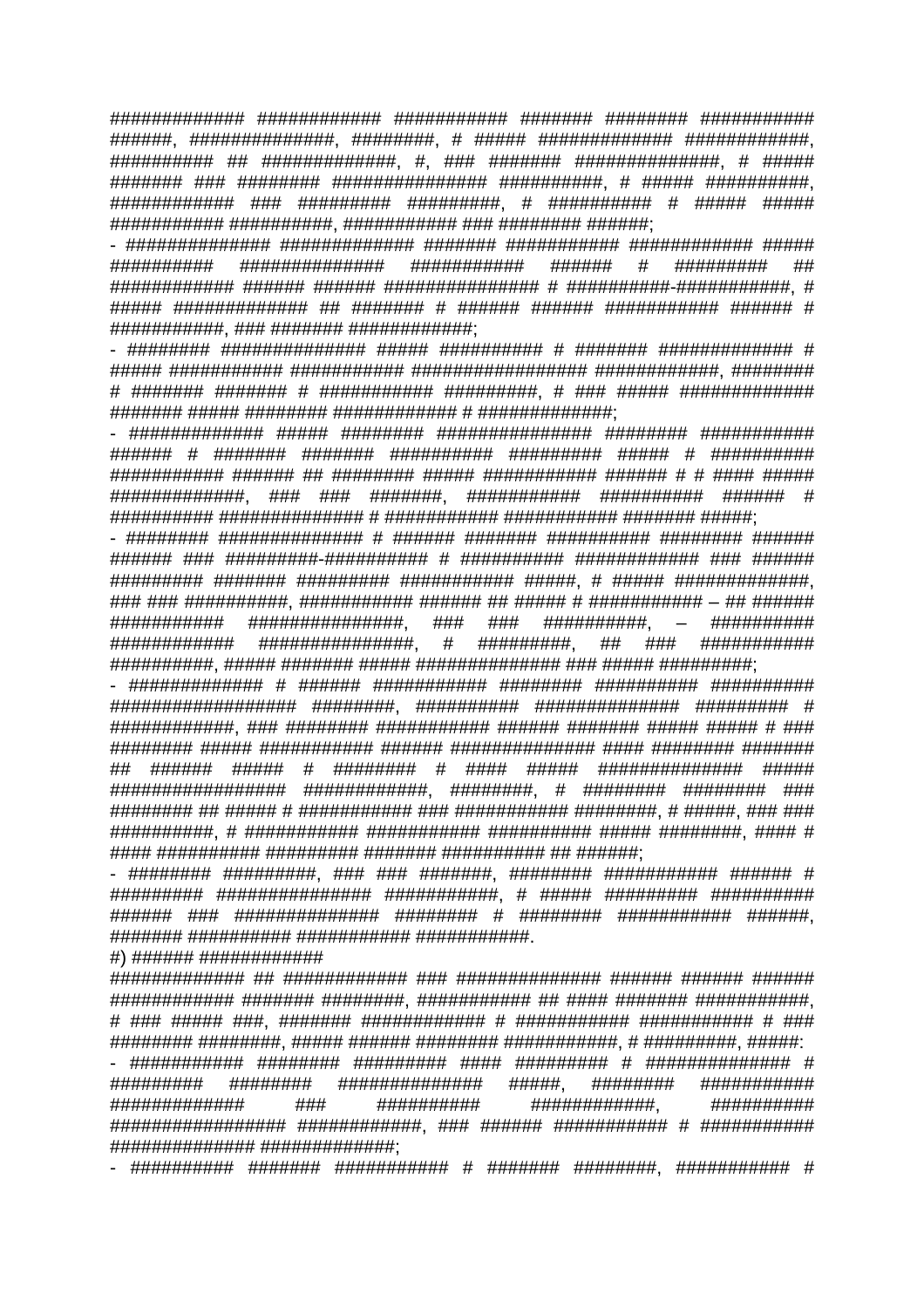############### ###############

############-########### ######### #####. ####### ############ 

###########+-##########

############### # #######.

############### # #######

########. ######## ############.

#########

 $h)$  $#$ ############ ##############-############

############## ######## ##### ###### #########  $#$  $#$ 

######## ###########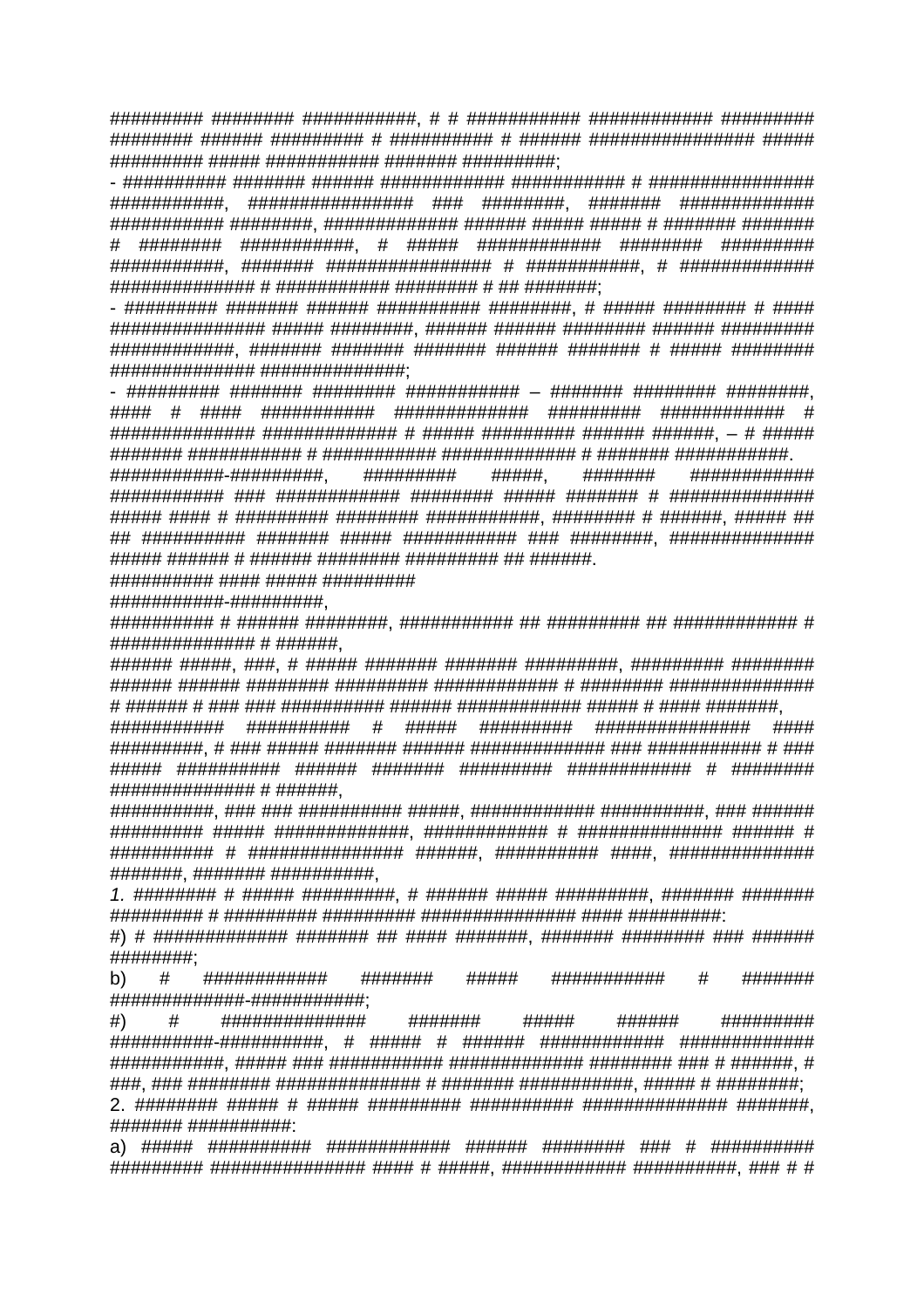############ ########### ############ ###

######## ########## ######, mutatis mutandis, ########## # ##########, ############ ############ ########

 $#H$ ################ ####

##### ######## ############# # ###.

############ ############# ######

 $\# \# \#$ 

########## # ########## 1 ######## 1975 ####

## ##### ############# ########### ########## ############ ############ ######## #### ########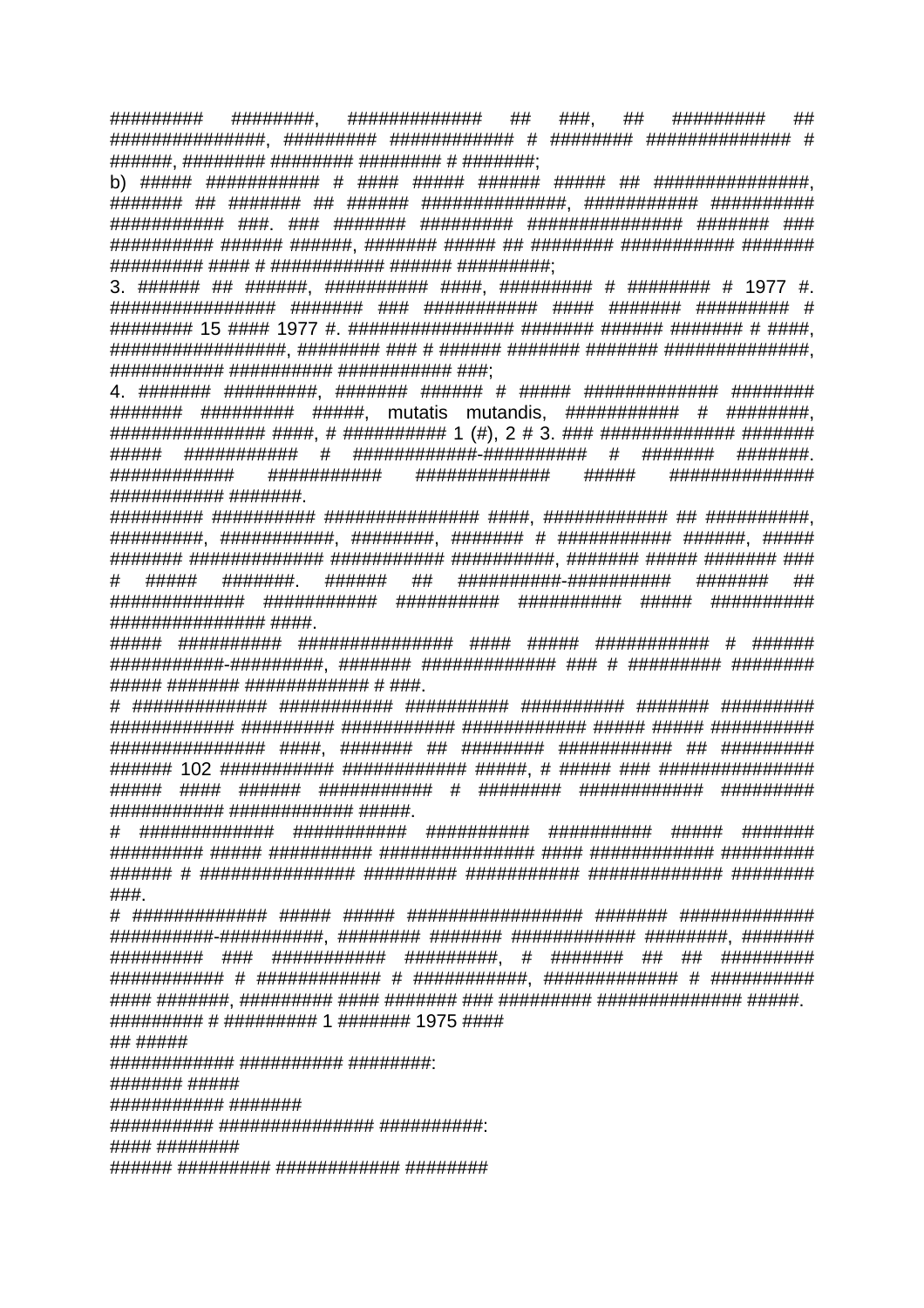############ ###### ######## ############# ############ ############ ##### ######## ############ ######## ############ ######## ### ######### #######+####### ######### ########### ########## ##### ###### ########### ################# ####### ###### #### ###### ##### #######+####### ########### ####: ### ########### ############ ######## III ########## ########### #### ##### ##### ######### #######+####### ####### ###### ##### ####### ##### ############# ############ ############ #### ######## ########## ########### ############ ############ ###### ###### #'##### ############## # ######### ######### ########## ########### ############# ########### #######+###### ########### ######### ############ #### ##### #########: #### ######## #######+###### ######### #### ############ #######+######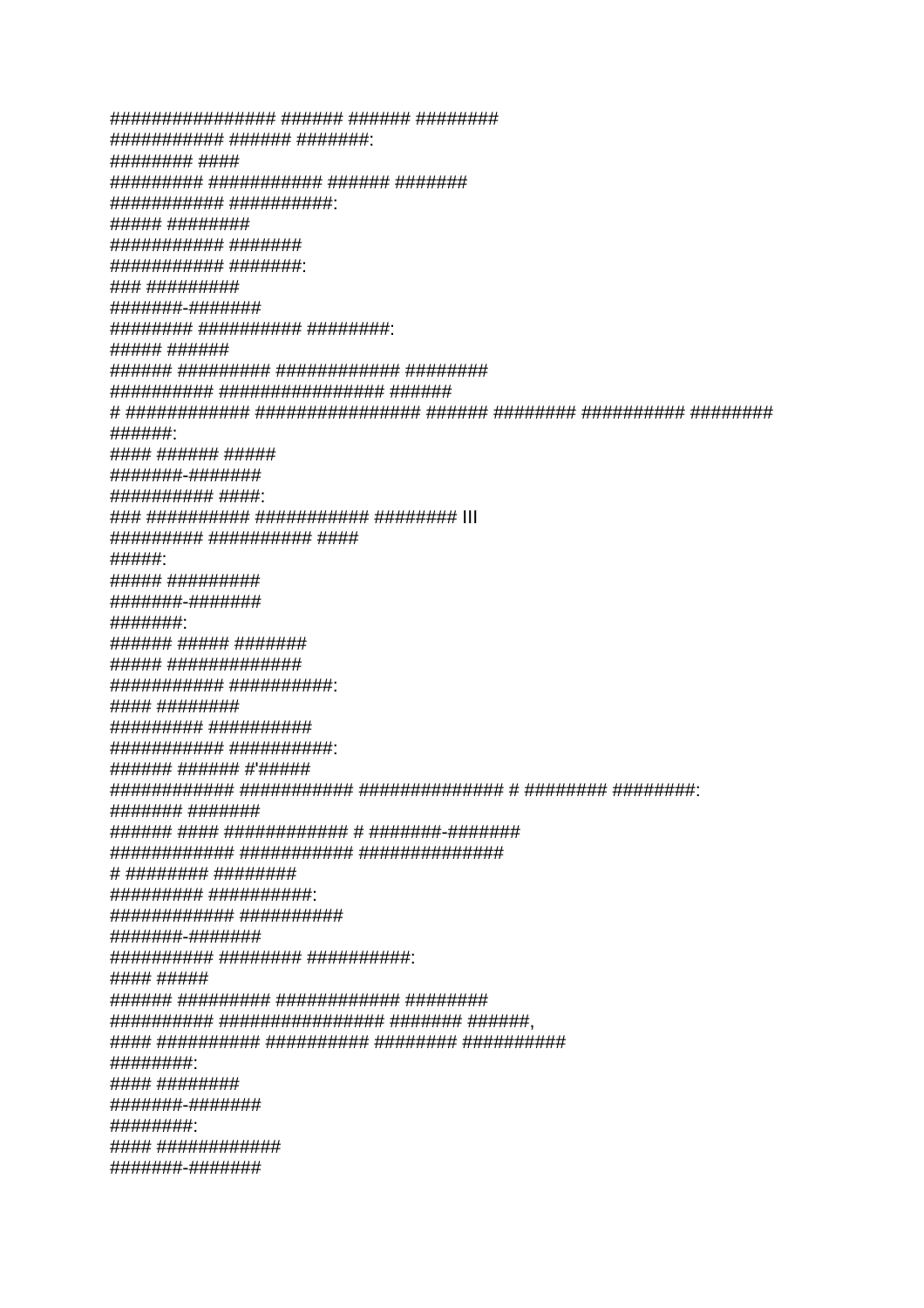############ ########### ##### #### ############ ########## ########## ############# ############ ##### ############# ######### ########### ############ ###### #### #######+-########, ######## ########### ### ########### ####### ######## ######## ########### ########## #######: ##### ###-### ################ ######## ##### ###### ######### ###### ######## #######+####### ############ ############ #### #. ### ### #######+###### ######### ######## ############ ####### ###### ########### ########## ## ##### ##### ########## ########### ############### ###-###### #### ###### ##### ################ ########## ## ############ # ############# ##### ########### ######### ######### ######### ######: #### ###### #######+###### ############ ############## #### ###### ########## ##############